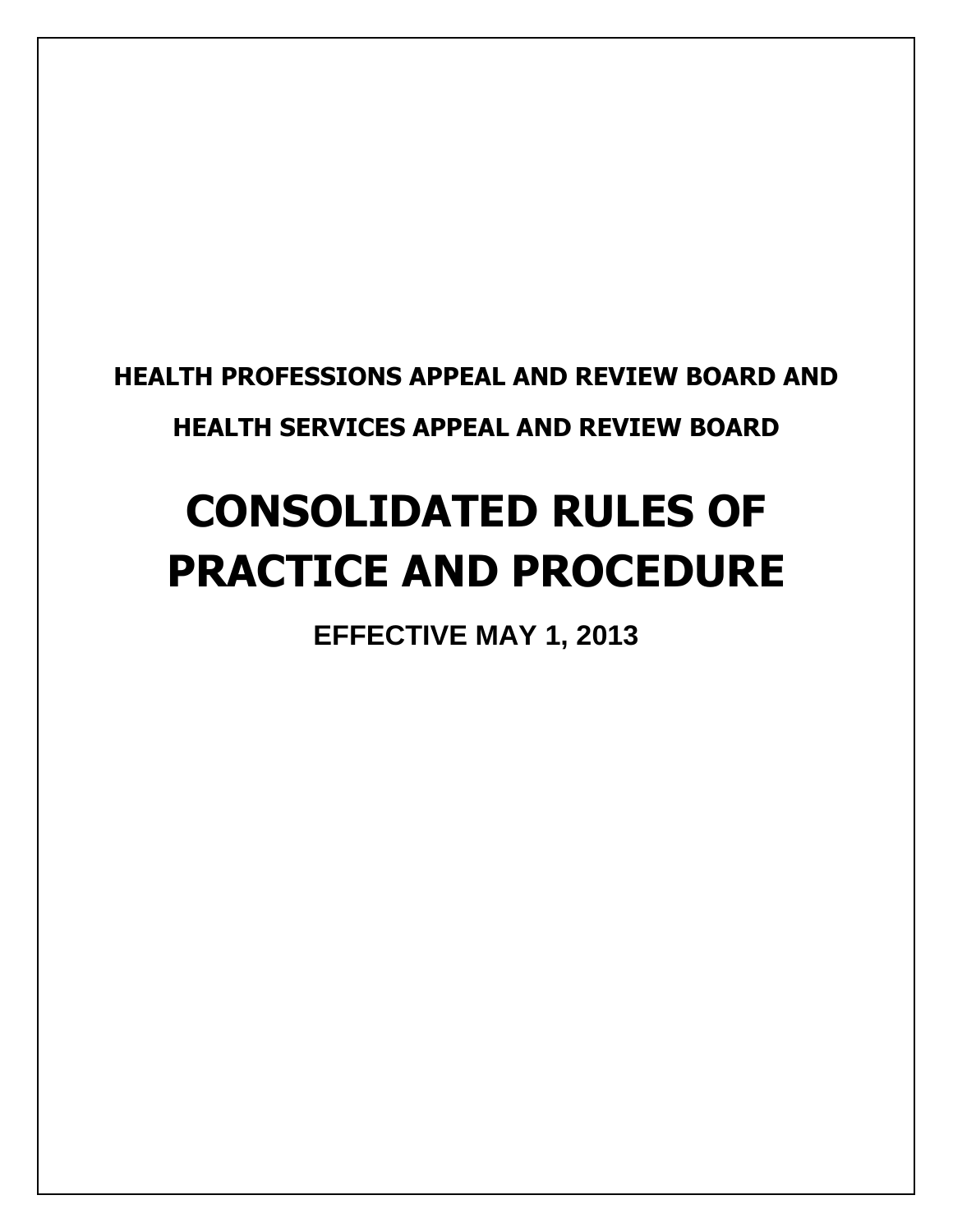### **Table of Contents**

### **Consolidated Rules Applicable to HSARB and HPARB Proceedings**

| Rule 15 - Hearings. |  |
|---------------------|--|
|                     |  |
|                     |  |
|                     |  |
|                     |  |
|                     |  |
|                     |  |
|                     |  |
|                     |  |
|                     |  |
|                     |  |

### **Summary of Rules Applicable to Board Proceedings**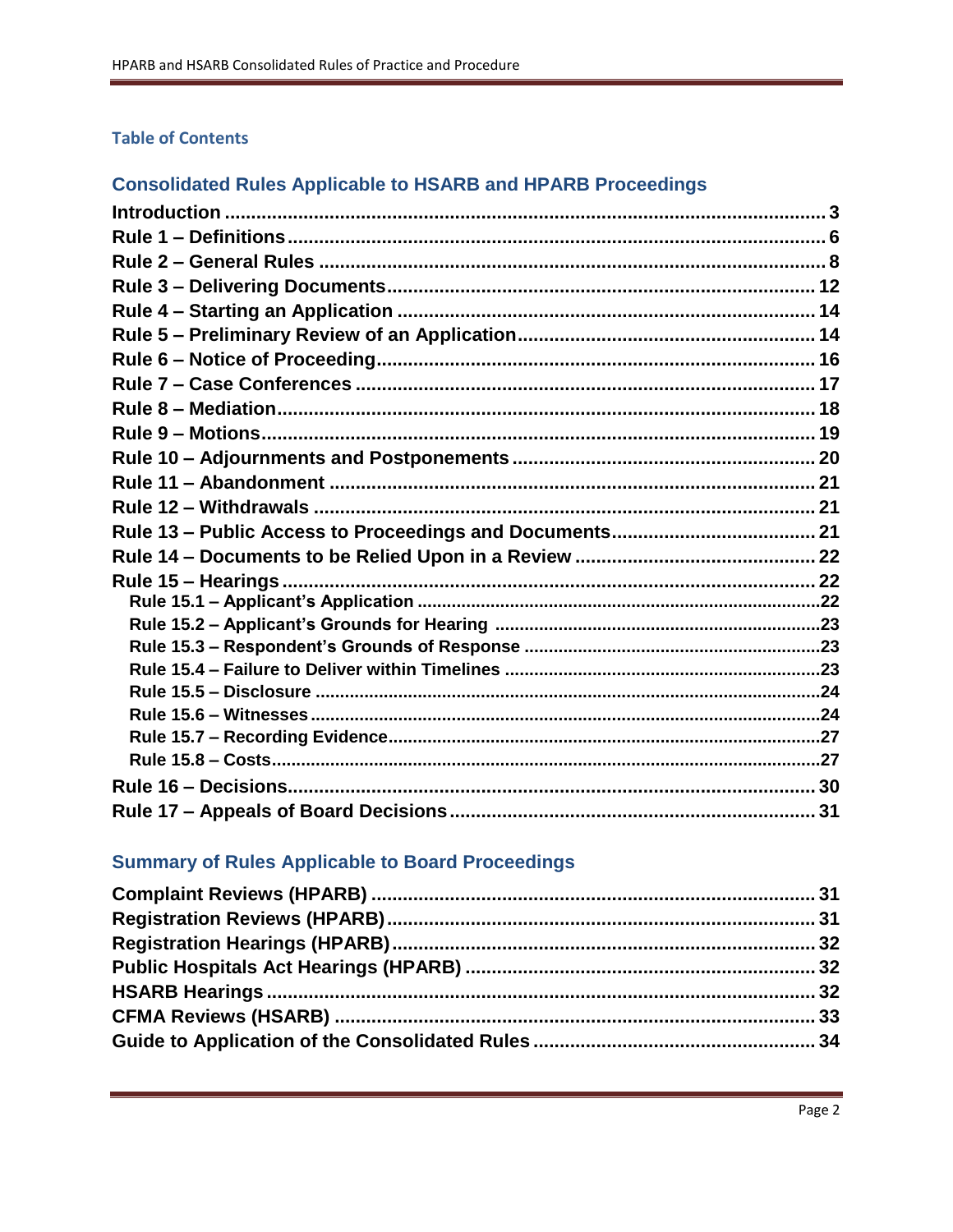# **RULES OF PRACTICE AND PROCEDURE**

# <span id="page-2-0"></span>**Introduction**

These Rules are referred to as *The Health Professions Appeal and Review Board and the Health Services Appeal and Review Board Consolidated Rules of Practice and Procedure* ("the Consolidated Rules" or "the Rules"). The Rules have been adopted by the Boards pursuant to the *Statutory Powers Procedure Act.* The Consolidated Rules govern the practices and procedures of two tribunals that are established under the *Ministry of Health and Long-Term Care Appeal and Review Boards Act, 1998*:

- The Health Professions Appeal and Review Board
- The Health Services Appeal and Review Board

The Boards have also developed Practice Directions on various subjects addressed in the Rules in order to provide additional information on Board practices and procedures. The Practice Directions can be found at[: www.hparb.on.ca](http://www.hparb.on.ca/) and www.hsarb.on.ca

These Rules apply, with necessary modifications, to all matters currently before the Boards as of May 1, 2013 and to all new applications filed with the Boards after May 1, 2013.

The Health Professions Appeal and Review Board ("HPARB") conducts hearings and reviews, offered in French and English, and performs the duties that are assigned to it under:

- *Regulated Health Professions Act, 1991* ("*Regulated Health Professions Act*" or "*RHPA*"), which includes, as Schedule 2, the *Health Professions Procedural Code*
- *Drug and Pharmacies Regulation Act*
- *Public Hospitals Act*
- *Veterinarians Act*
- any other Act

As part of its mandate under the *RHPA,* the HPARB conducts complaint reviews, as well as registration reviews and hearings, offered in French and English, for the following regulated health professions:

- Audiology (*Audiology and Speech-Language Pathology Act, 1991*)
- Chiropody (*Chiropody Act, 1991*)
- Chiropractic (*Chiropractic Act, 1991*)
- Dental Hygiene (*Dental Hygiene Act, 1991*)
- Dental Technology (*Dental Technology Act, 1991*)
- Dentistry (*Dentistry Act, 1991*)
- Denturism (*Denturism Act, 1991*)
- Dietetics (*Dietetics Act, 1991*)
- Massage Therapy (*Massage Therapy Act, 1991*)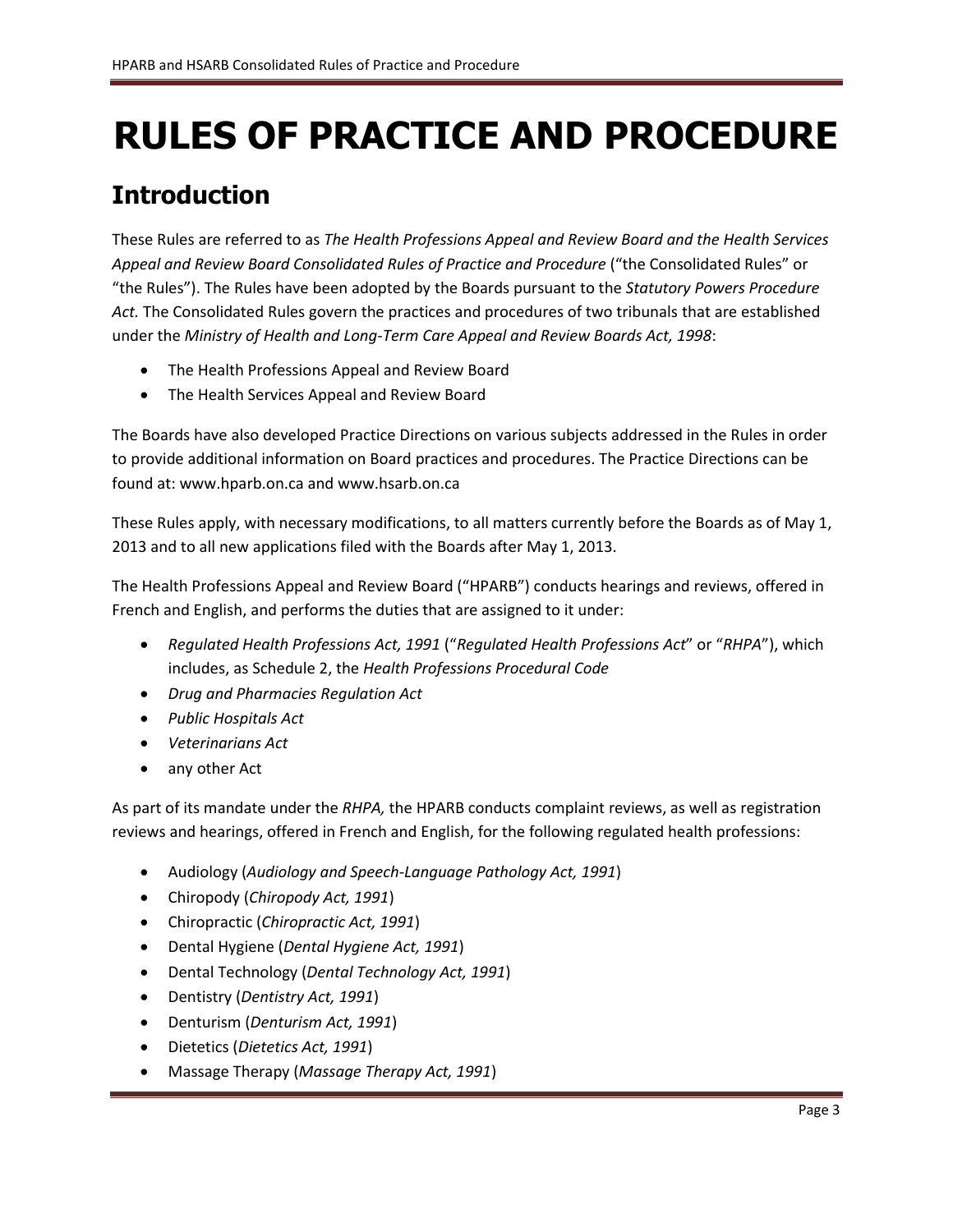- Medical Laboratory Technology (*Medical Laboratory Technology Act, 1991*)
- Medical Radiation Technology *(Medical Radiation Technology Act, 1991*)
- Medicine *(Medicine Act, 1991*)
- Midwifery (*Midwifery Act, 1991*)
- Nursing (*Nursing Act, 1991*)
- Occupational Therapy (*Occupational Therapy Act, 1991*)
- Opticianry (O*pticianry Act, 1991*)
- Optometry (*Optometry Act, 1991*)
- Pharmacy (*Pharmacy Act, 1991*)
- Physiotherapy (*Physiotherapy Act, 1991*)
- Psychology (*Psychology Act, 1991*)
- Respiratory Therapy (*Respiratory Therapy Act, 1991*).

Upon proclamation of the relevant sections of the following legislation, the HPARB will also conduct complaint reviews, as well as registration reviews and hearings, for the following health professions:

- Homeopaths (*Homeopathy Act, 2007*)
- Kinesiologists (*Kinesiology Act, 2007*)
- Naturopaths (*Naturopathy Act, 2007*)
- Psychotherapists and Mental Health Therapists (*Psychotherapy Act, 2007*)
- Traditional Chinese Medicine and Acupuncture (*Traditional Chinese Medicine Act, 2006*)

The Health Services Appeal and Review Board ("HSARB") as established, conducts hearings and reviews, offered in French and English, and performs the duties that are assigned to it under the following Acts:

- *Ambulance Act*
- *Healing Arts Radiation Protection Act*
- *Commitment to the Future of Medicare Act, 2004*
- *Health Facilities Special Orders Act*
- *Health Insurance Act*
- *Health Protection and Promotion Act*
- *Home Care and Community Services Act, 1994*
- *Immunization of School Pupils Act*
- *Independent Health Facilities Act*
- *Laboratory and Specimen Collection Centre Licensing Act*
- *Long-Term Care Homes Act, 2007*
- *Private Hospitals Act*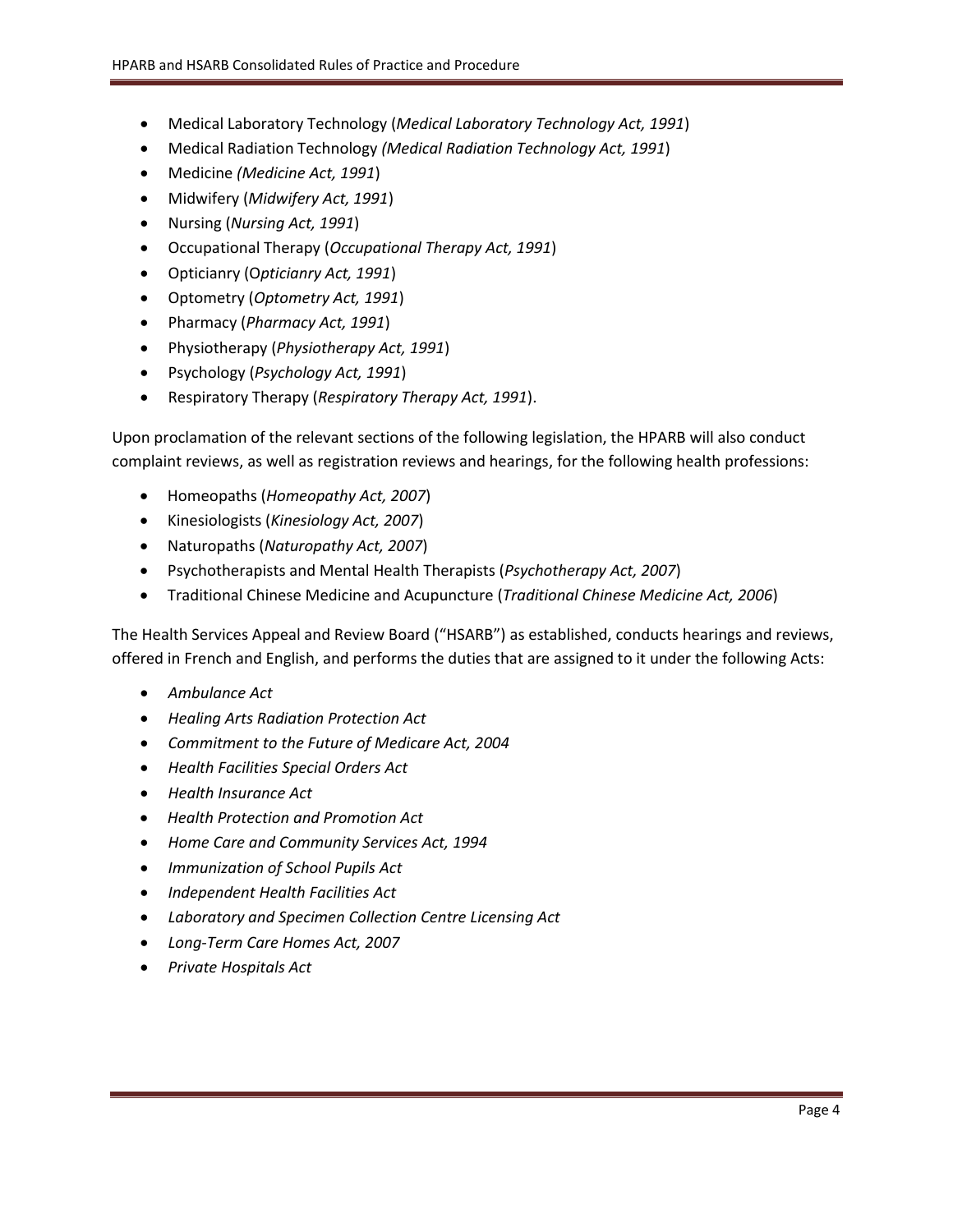Administrative services are provided to the HPARB and the HSARB, offered in French or in English, by the Health Boards Secretariat. Information regarding the Boards' processes and practices can be obtained on the Boards' websites at:

| HPARB: | www.hparb.on.ca |
|--------|-----------------|
| HSARB: | www.hsarb.on.ca |

Requests for copies of Rules, Forms and Decisions may be made to the Registrar, in French or English, at the address and telephone numbers below.

The Registrar Health Services Appeal and Review Board **or** Health Professions Appeal and Review Board Health Boards Secretariat 151 Bloor St. W., 9<sup>th</sup> Floor Toronto, ON M5S 1S4

| Phone number: | 416-327-8512   |
|---------------|----------------|
| Toll Free:    | 1-866-282-2179 |
| Fax number:   | 416-327-8524   |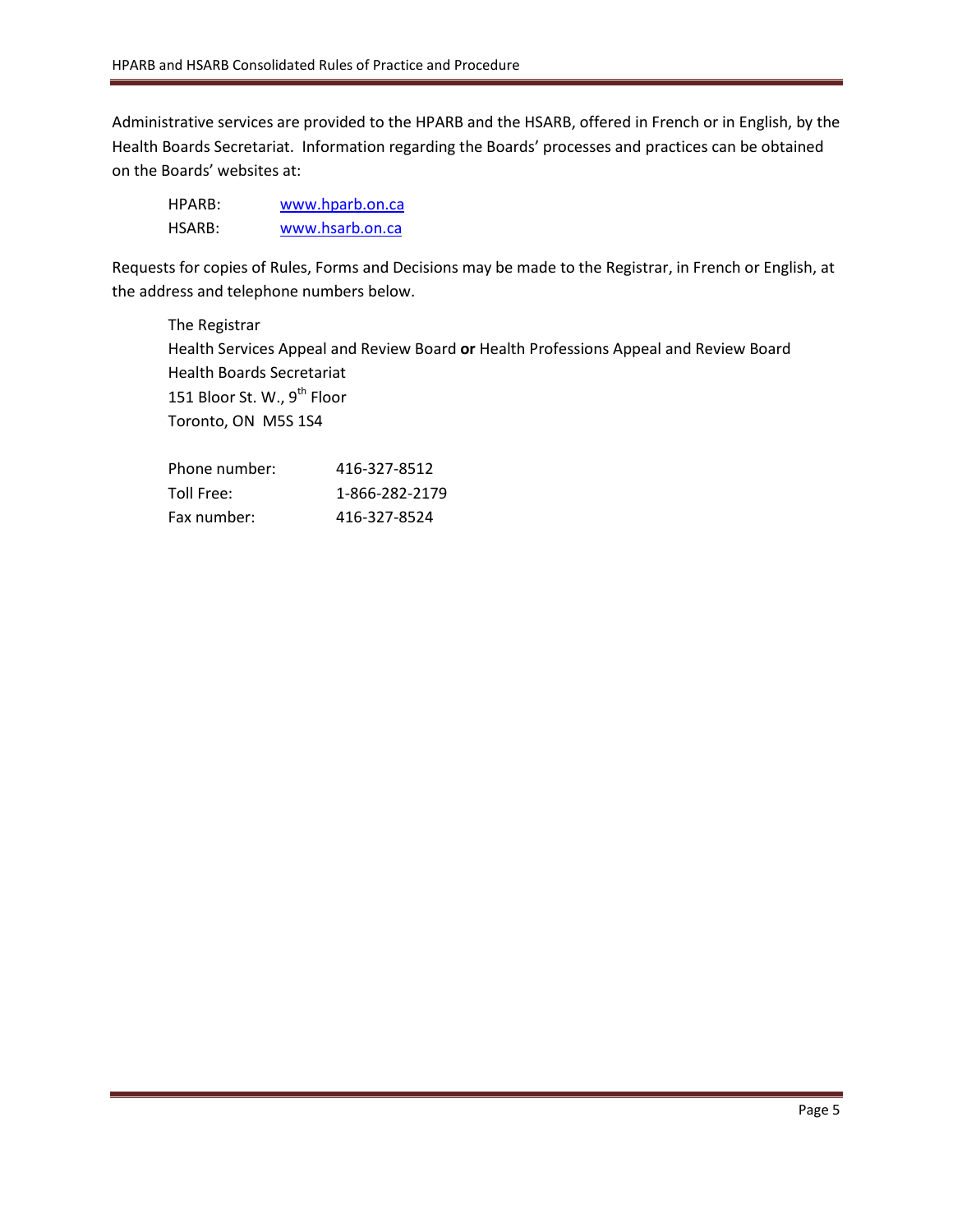# **CONSOLIDATED RULES**

The following Rules apply to both Boards, unless specifically stated otherwise.

# <span id="page-5-0"></span>**Rule 1 – Definitions**

1.1 Unless otherwise specified, or unless the context requires otherwise, in these Rules:

"address for delivery" means contact information consisting of a postal address, phone number and, when available, e-mail address;

"Applicant" is a person who initiates a proceeding by making an application to the Board pursuant to the governing legislation;

"application" means the process by which a proceeding is initiated under the governing legislation and includes any request for review or hearing, notice of hearing or appeal, requirement for review or hearing, or appeal to the Board;

"Board" means the Health Professions Appeal and Review Board and/or the Health Services Appeal and Review Board, as the context requires;

"Board member" means a person appointed as a Board member by the Lieutenant Governor in Council;

"case conference" means a telephone or in-person meeting of the parties and is a pre-hearing and pre-review conference as contemplated by section 5.3 of the *Statutory Powers Procedure Act*;

"Chair" means the Board member who is appointed as Chair of the Board by the Lieutenant Governor in Council;

"College" means a College of a regulated health profession or group of regulated health professions established or continued under a Health Profession Act, or the College of Veterinarians of Ontario;

"document" includes data and information stored in an electronic form or stored by means of any device;

"electronic proceeding" means a proceeding held via conference telephone, video, internet or some other form of electronic technology allowing persons to hear or see one another;

"Facilitator" means a Board member or other person designated by the Chair to preside over a case conference or mediation conducted under these Rules;

"hearing" means a hearing in any proceeding before the Board as provided for in governing legislation, including in-person, electronic or written hearings, but does not include a review;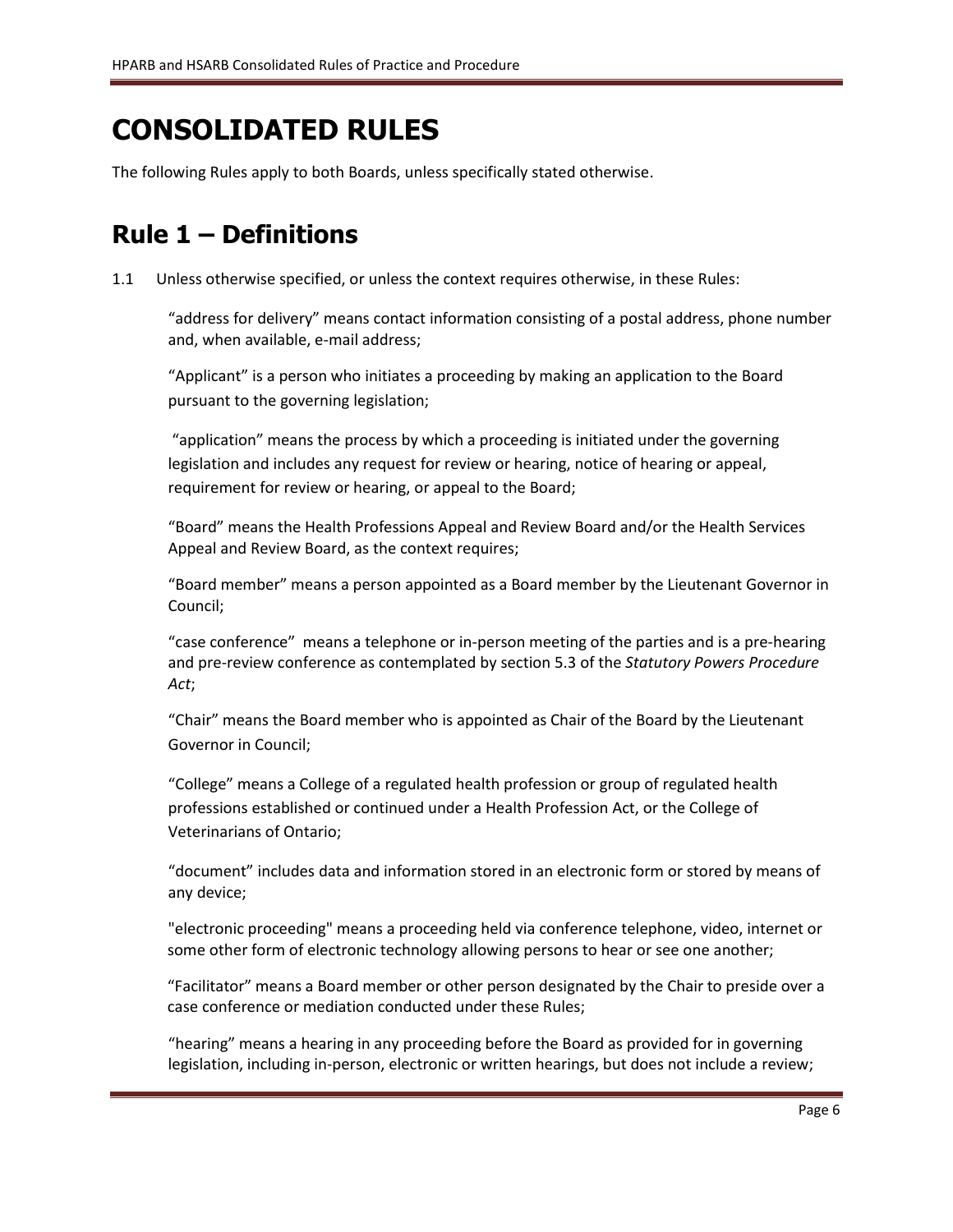"holiday" means any Saturday, Sunday, statutory holiday or other day on which the Board's offices are closed;

"HPARB" means the Health Professions Appeal and Review Board;

"HSARB" means the Health Services Appeal and Review Board;

"in-person proceeding" means any proceeding at which the parties, or their representatives, attend before the Board in person;

"party" means any person specified as a party by or under the statute under which the proceeding arises or, if not so specified, persons entitled by law to be parties to the proceeding;

"proceeding" includes all processes following receipt of an application to the Board up to and including the final disposition of the matter by the Board. A proceeding includes both a hearing and a review, but does not include a case conference or mediation;

"Registrar" means the Registrar of the Board;

"representative" means a person authorized under the *Law Society Act* to represent a person in a proceeding, including a lawyer or a non-lawyer representative authorized under that *Act*;

"Respondent" means any person who responds to an application or who is identified as such under the applicable legislation;

"review" means a review as provided for in the governing legislation and includes an in-person, electronic or written review, but does not include a hearing;

"written proceeding " means a proceeding that is held by means of the exchange of documents, whether done in hard copy form or electronically.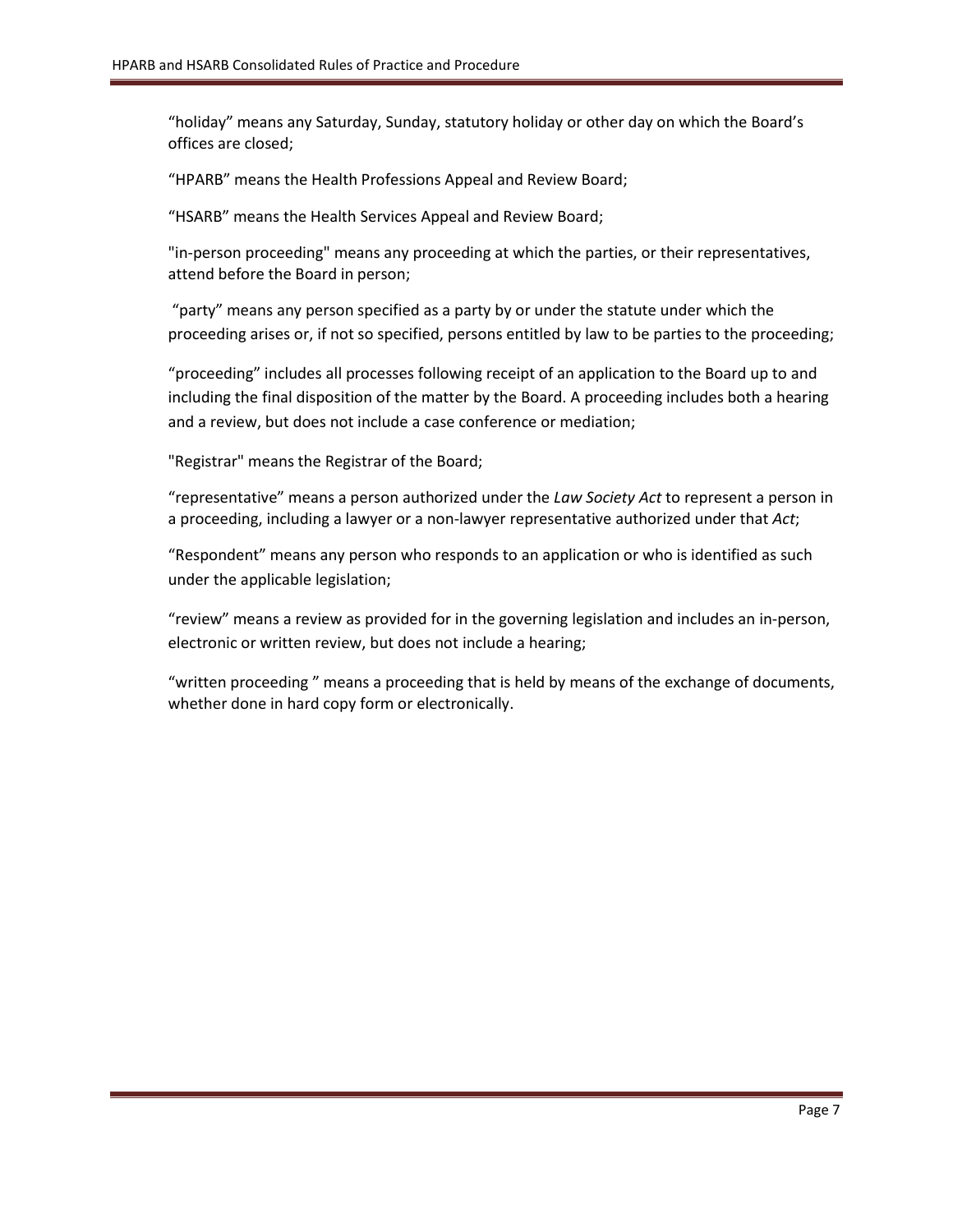## <span id="page-7-0"></span>**Rule 2 – General Rules**

### **Application of rules**

- 2.1 These Rules apply to all processes, procedures and proceedings of the Board, unless a Rule specifically states otherwise.
- 2.2 These Rules will be liberally interpreted and applied by the Board to facilitate a fair, open and accessible process and to ensure the fair, proportional and timely resolution of the merits of the proceedings before the Board.
- 2.3 The Rules are to be interpreted and applied as the governing legislation and context require.
- 2.4 If it considers it appropriate in the particular circumstances, the Board may depart from these Rules or may waive or vary any provision of these Rules.
- 2.5 If the Board issues a procedural order that conflicts with these Rules, the order shall prevail over these Rules.

### **Powers of the Board**

- 2.6 The Board may exercise any of its powers under these Rules at the request of a party or on its own initiative, except where the Rules state otherwise.
- 2.7 The Board will determine how a matter will be dealt with and may use procedures other than traditional adjudicative or adversarial procedures where appropriate, including mediation.
- 2.8 The Board may:
	- (a) lengthen or shorten any time limit in these Rules;
	- (b) add or remove a party;
	- (c) allow any filing to be amended;
	- (d) schedule a proceeding, with or without consultation with the parties;
	- (e) direct that a proceeding be expedited;
	- (f) make orders and recommendations regarding the scheduling of proceedings where two or more proceedings involve the same or similar questions of fact, law or policy;
	- (g) determine the location of a proceeding;
	- (h) determine whether an in-person, electronic or written proceeding will be held;
	- (i) convert the form of a proceeding, case conference or mediation at any stage;
	- (j) direct the order in which issues in a proceeding will be considered and determined;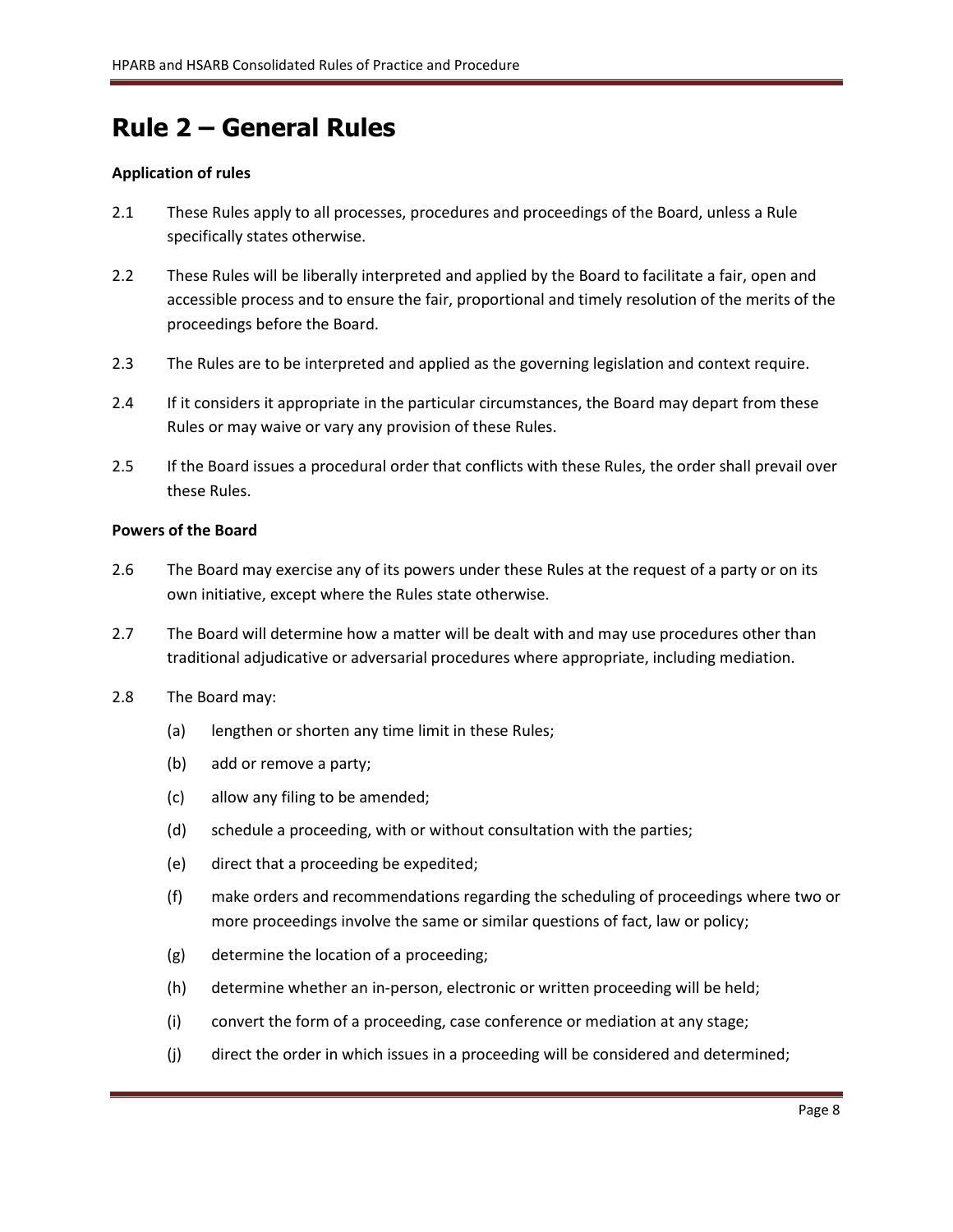- (k) define and narrow the issues;
- (l) determine and direct the order in which evidence or submissions will be presented;
- (m) on the request of a party or on its own motion, may require any person, including a party, by summons, to give or produce evidence at a proceeding;
- (n) question a witness;
- (o) limit the evidence or submissions on any issue;
- (p) advise when additional evidence, submissions or witnesses may assist the Board;
- (q) make such further orders as are necessary to give effect to an order or direction under these Rules;
- (r) attach terms or conditions to any order or direction;
- (s) make such orders or give such directions as are necessary to prevent abuse of its processes and ensure that the conduct of participants in Board proceedings is courteous and respectful of the Board, Facilitators, parties and others;
- (t) issue Practice Directions to provide further information about Board processes and procedures or to set requirements relating to Board processes, proceedings, case conferences or mediations; and
- (u) take any other action the Board determines is appropriate.

### **Accommodation of** *Human Rights Code***-related needs**

- 2.9 Parties, representatives and witnesses are entitled to accommodation of *Human Rights Code*related needs by the Board and should notify the Case Officer as soon as possible if accommodation is required.
- 2.10 These Rules will be interpreted and applied in a manner that is consistent with the Ontario *Human Rights Code*.
- 2.11 The Board may make such orders as are required to ensure the accessibility of the Board's processes to persons requiring accommodation.

### **Language of proceedings**

2.12 Board proceedings may be conducted in English, in French or bilingually.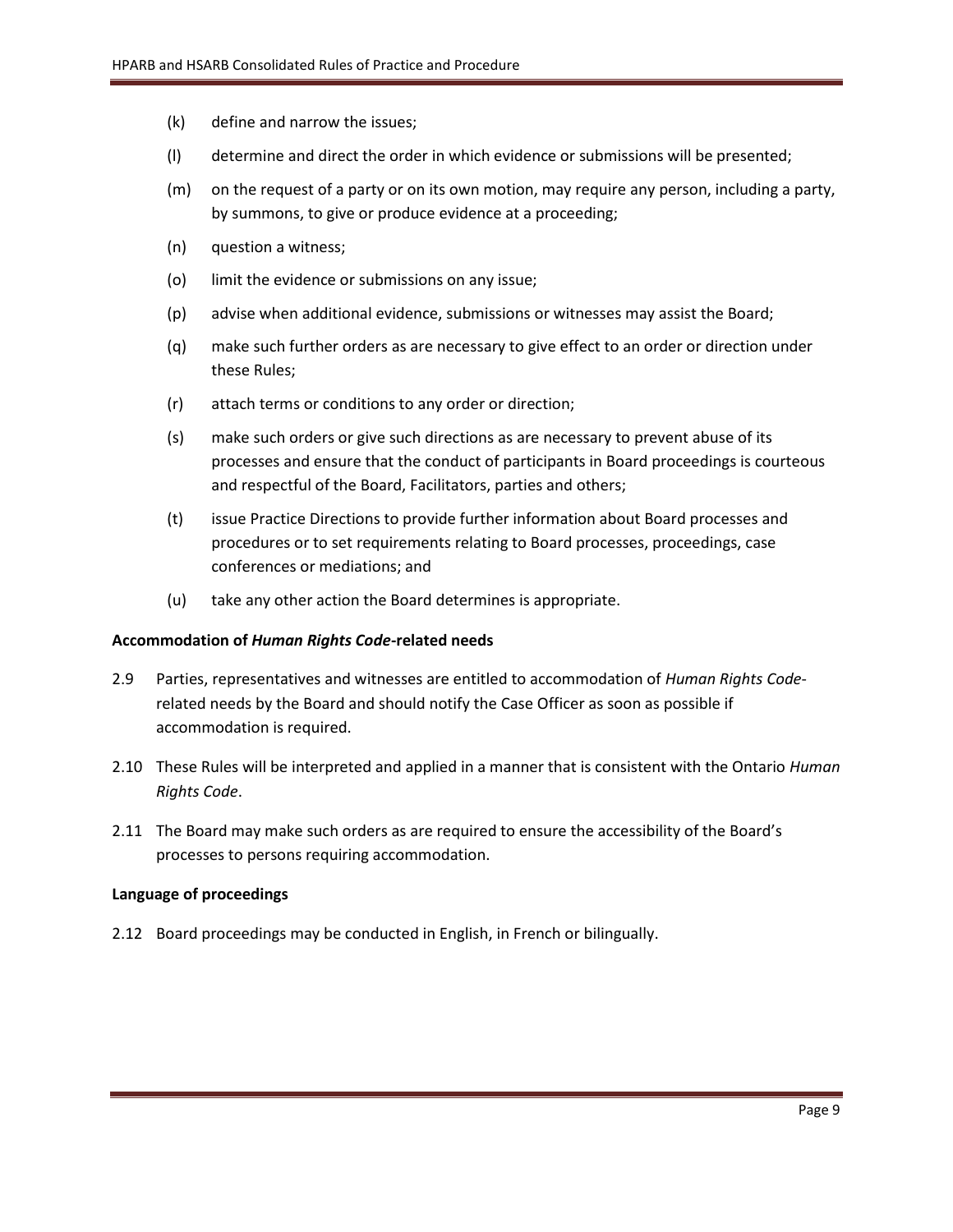### **Communications with the Board and other parties**

- 2.13 Unless otherwise required by the Board, all written communications with the Board, including email correspondence, must be addressed to the Registrar and the Board may direct the delivery of additional copies to other parties.
- 2.14 A party or a party's representative must notify the Board, in writing, of any change in the person's contact information as soon as possible.

### **Representatives**

- 2.15 A party may represent himself/herself in a proceeding or be represented by a representative.
- 2.16 The Board does not assign or pay for the costs of retaining a representative.
- 2.17 If a party is represented, the party or his or her representative must notify the Board in writing.
- 2.18 A representative must notify the Board if he or she ceases to represent the party and must provide the Board with the party's most current contact information.

### **Calculation of Time**

- 2.19 Where an order of the Board or a Rule refers to a number of days, the reference is to calendar days.
- 2.20 Where an action is to be done within a specified number of days, the days are counted by excluding the first day and including the last day.
- 2.21 When the time for doing something expires on a holiday, a Saturday or a Sunday, that thing may be done on the next day that is not a holiday. The following chart lists the holidays and other days the Board is not open.

| Saturday          |                  |                                                         |
|-------------------|------------------|---------------------------------------------------------|
| Sunday            |                  |                                                         |
|                   | January 1st      | Where New Year's Day falls on a Saturday or Sunday, the |
| New Year's Day    |                  | Board is not open on the following Monday               |
|                   | The third Monday |                                                         |
| <b>Family Day</b> | in February      |                                                         |
| Good Friday       |                  |                                                         |
| Easter Monday     |                  |                                                         |
| Victoria Day      | The Monday       |                                                         |

### **Holidays and other days the Board is not open**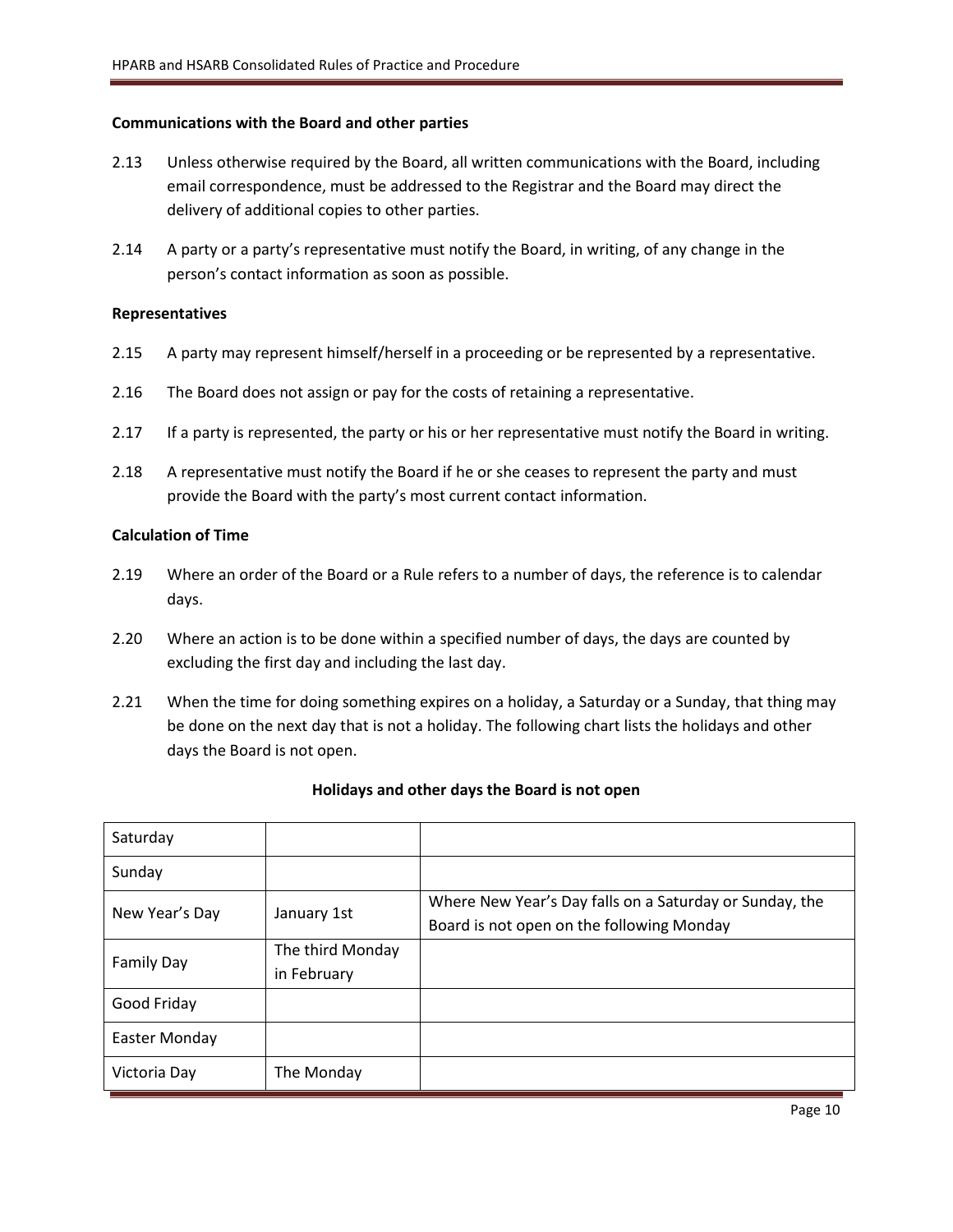|                                            | preceding May       |                                                           |
|--------------------------------------------|---------------------|-----------------------------------------------------------|
|                                            | 25th                |                                                           |
| Canada Day                                 | July 1st            | Where Canada Day falls on a Saturday or Sunday, the Board |
|                                            |                     | is not open on the following Monday                       |
| Civic Holiday                              | The first Monday in |                                                           |
|                                            | August              |                                                           |
| Labour Day                                 | The first Monday in |                                                           |
|                                            | September           |                                                           |
|                                            | The second          |                                                           |
| <b>Thanksgiving Day</b>                    | Monday in October   |                                                           |
| Remembrance Day                            | November 11th       | Where Remembrance Day falls on a Saturday or Sunday,      |
|                                            |                     | the Board is not open on the following Monday             |
| Christmas Day                              | December 25th       | Where Christmas Day falls on a Saturday or Sunday, the    |
|                                            |                     | Board is not open on the following Monday and Tuesday     |
| <b>Boxing Day</b>                          | December 26th       | Where Boxing Day falls on a Saturday, the Board is not    |
|                                            |                     | open on the following Monday                              |
| Any day fixed as a holiday by proclamation |                     |                                                           |
| of the Governor General or Lieutenant      |                     |                                                           |
| Governor                                   |                     |                                                           |

### **Recording proceedings**

2.22 Recording a proceeding, case conference or mediation is prohibited, except by a court reporter authorized by the Board.

### **Notice of Constitutional Question**

- 2.23 Notice of a constitutional question shall be served on the Attorney General of Canada, the Attorney General of Ontario and all other parties, and delivered to the Board in the following circumstances:
	- (a) The constitutional validity of an Act of the Parliament of Canada or the Legislature, of a regulation or by-law made under such an Act or of a rule of common law is in question.
	- (b) A remedy is claimed under section 24(1) of the *Canadian Charter of Rights and Freedoms* in relation to an act or omission of the Government of Canada or the Government of Ontario.
- 2.24 A Notice of Constitutional Question Form 1 must be delivered as soon as the circumstances requiring the notice become known and, in any event, at least 15 days before the question is to be argued.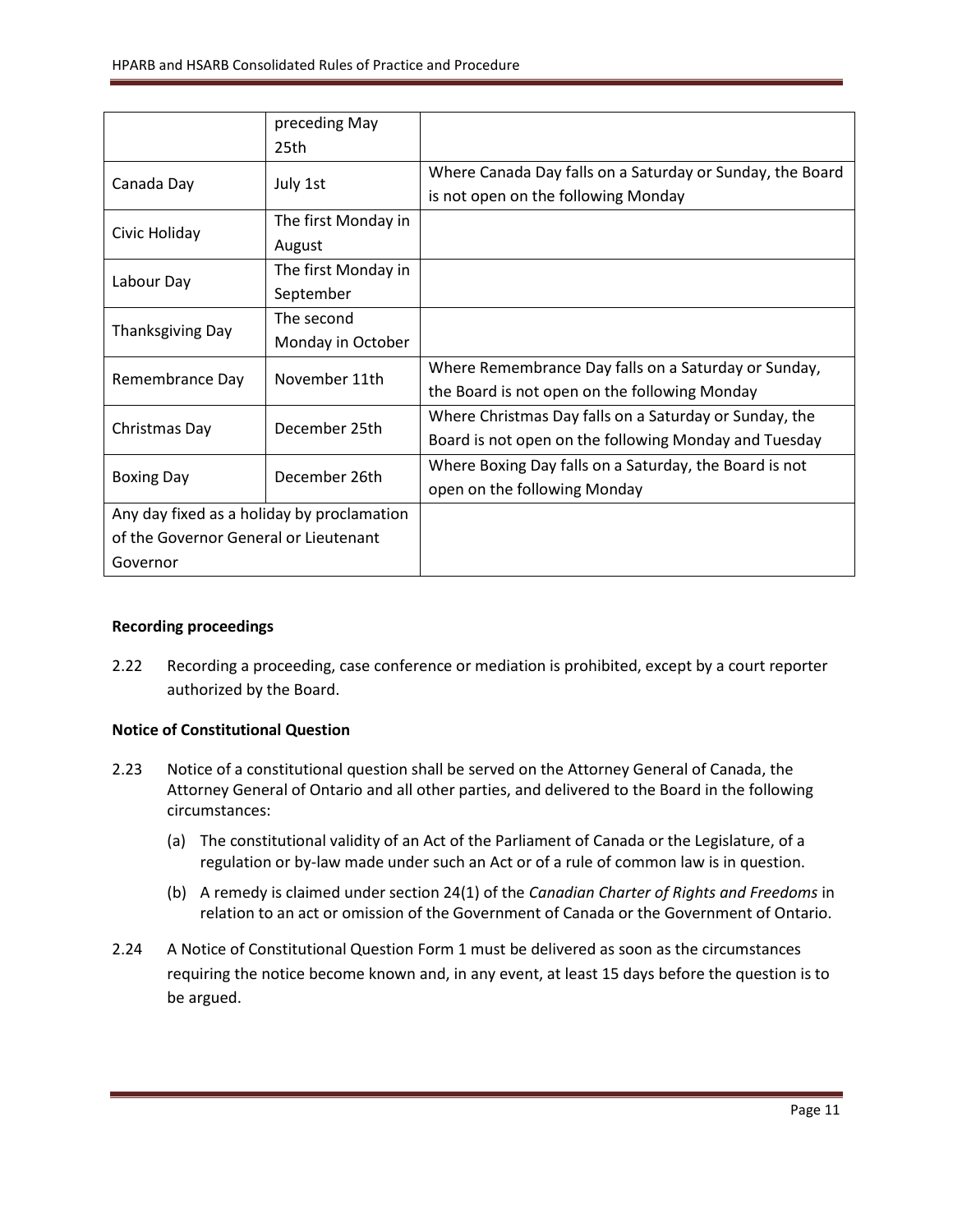### **Limit on Constitutional jurisdiction**

2.25 Pursuant to section 6(3) of the *Ministry of Health and Long Term Care Appeal and Review Boards Act*, *1998*, the HSARB shall not inquire into or make a decision concerning the constitutional validity of a provision of an Act or a regulation.

# <span id="page-11-0"></span>**Rule 3 – Delivering Documents**

### **Delivering documents to the Board**

- 3.1 When delivering any document to the Board, a party or any other person must include the following information:
	- (a) names of the Applicant and Respondent;
	- (b) name of the person delivering the document and, if the person is represented, the name of his/her representative;
	- (c) address for delivery, including the mailing address, telephone number and, if available, email address and fax number of the person delivering the document or his/her representative and of the Respondent; and
	- (d) Board file number, if available.
- 3.2 A document may be delivered to the Board as follows:
	- (a) by hand delivery, courier, or regular, registered or certified mail to the offices of the Board at:

The Registrar Health Services Appeal and Review Board or Health Professions Appeal and Review Board 151 Bloor St. W., 9th Floor Toronto, ON M5S 1S4;

(b) by email at:

The Health Professions Appeal and Review Board: [hparb@ontario.ca](mailto:hparb@ontario.ca)

The Health Services Appeal and Review Board: [hsarb@ontario.ca](mailto:hsarb@ontario.ca);

- (c) by fax, but only if the document is less than 20 pages in length or, if longer, with consent of the Board, at: 416-327-8524; or
- (d) as directed by the Board.
- 3.3 A document sent by mail to the Board is delivered the day it is received by the Board.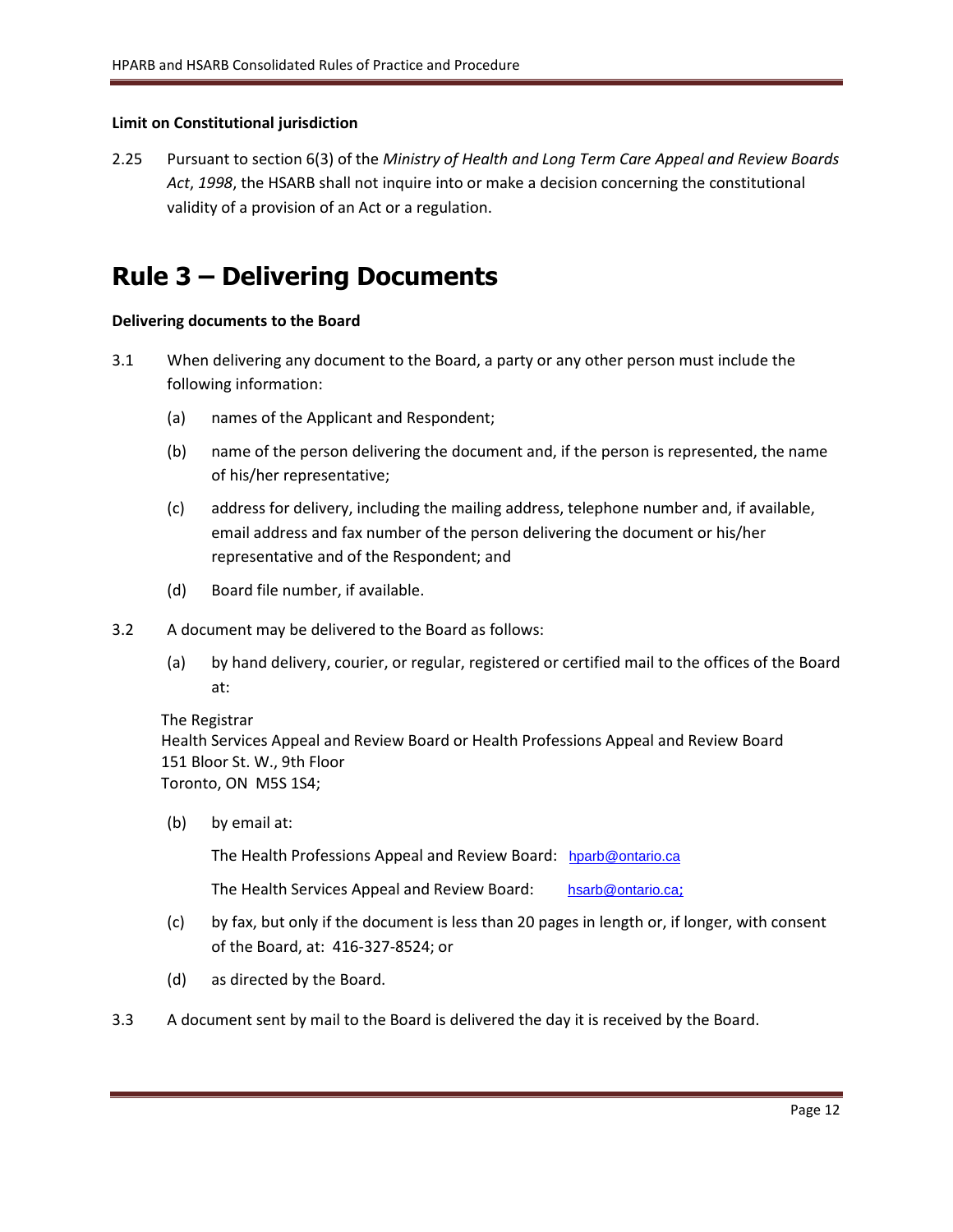3.4 Documents received after 5:00 p.m. by fax or email will be deemed to have been received on the next business day.

### **Delivering a document to parties**

- 3.5 Documents must be delivered to other parties in one of the following ways:
	- (a) hand delivery;
	- (b) regular, registered or certified mail;
	- (c) courier;
	- (d) fax, but only if the document is less than 20 pages in length or, if longer, with consent of the participant(s);
	- (e) email where the person or party receiving the document has consented to email delivery; or
	- (f) any other way agreed upon by the parties or directed by the Board or a Facilitator.
- 3.6 When a party has a representative, documents must be delivered to the representative.
- 3.7 Where a document is delivered by a party or sent by the Board, receipt is deemed to have occurred when delivered:
	- (a) by mail, on the fifth day after the postmark date;
	- (b) by fax, when the person sending the document receives a fax confirmation receipt, unless the confirmation receipt indicates the document was sent after 5:00 p.m., in which case it is the next business day;
	- (c) by courier, on the second day after it was given to the courier;
	- (d) by email, on the day sent or if sent after 5 p.m., delivery will be deemed to have occurred the next day; or
	- (e) by hand, when given to the party or when left with a person at the party's last known address, with proof of delivery.

### **Requirement to provide a document "in writing"**

3.8 A requirement to provide a document or communication "in writing" or to provide "written notice" or a "written request" is met if the document, communication or notice is sent by email, unless these Rules provide otherwise.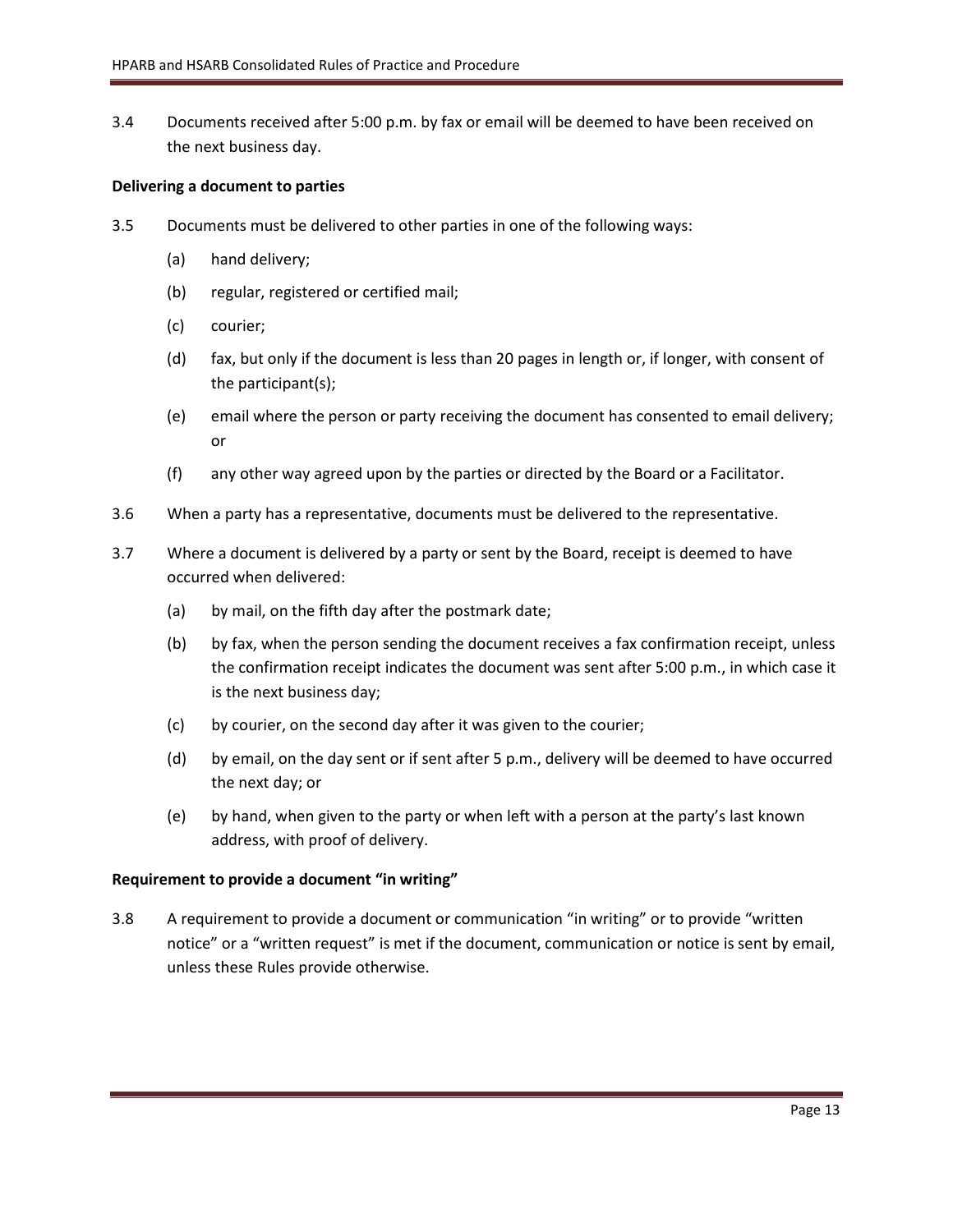# <span id="page-13-0"></span>**Rule 4 – Starting an Application**

### **Information required in an Application**

- 4.1 An application to the Board must be in writing and include:
	- (a) the name of the Applicant;
	- (b) the Applicant's contact information, including address for the delivery of documents;
	- (c) the email address of the Applicant, if available;
	- (d) the name and contact information of the Applicant's representative, if the Applicant is represented; and
	- (e) a copy of the decision that is the subject of the application.

### **Time limit for an application to the Board**

- 4.2 An application to the Board must be made within the time set by the governing legislation.
- 4.3 A party requesting an extension of time for an application to be made to the Board must deliver a written request to the Board that explains:
	- (a) the reason(s) why the application was not made within the required time;
	- (b) the reason(s) why an extension of the time limit is required;
	- (c) what special circumstances exist that justify the Board granting an extension of the time to bring an application to the Board;
	- (d) any supporting documentation relating to the request to extend the time; and
	- (e) any other factor specified by the governing legislation.
- 4.4 The Board may determine whether to accept an application that is delivered after the time limit set by the governing legislation.

### <span id="page-13-1"></span>**Rule 5 – Preliminary Review of an Application**

### **Preliminary review of an application to the Board**

- 5.1 The Board will review an application to ensure:
	- (a) that it has been delivered to the Board in the time set by the governing legislation
	- (b) the application complies with the Rules and governing legislation; and
	- (c) the matters are within the jurisdiction of the Board.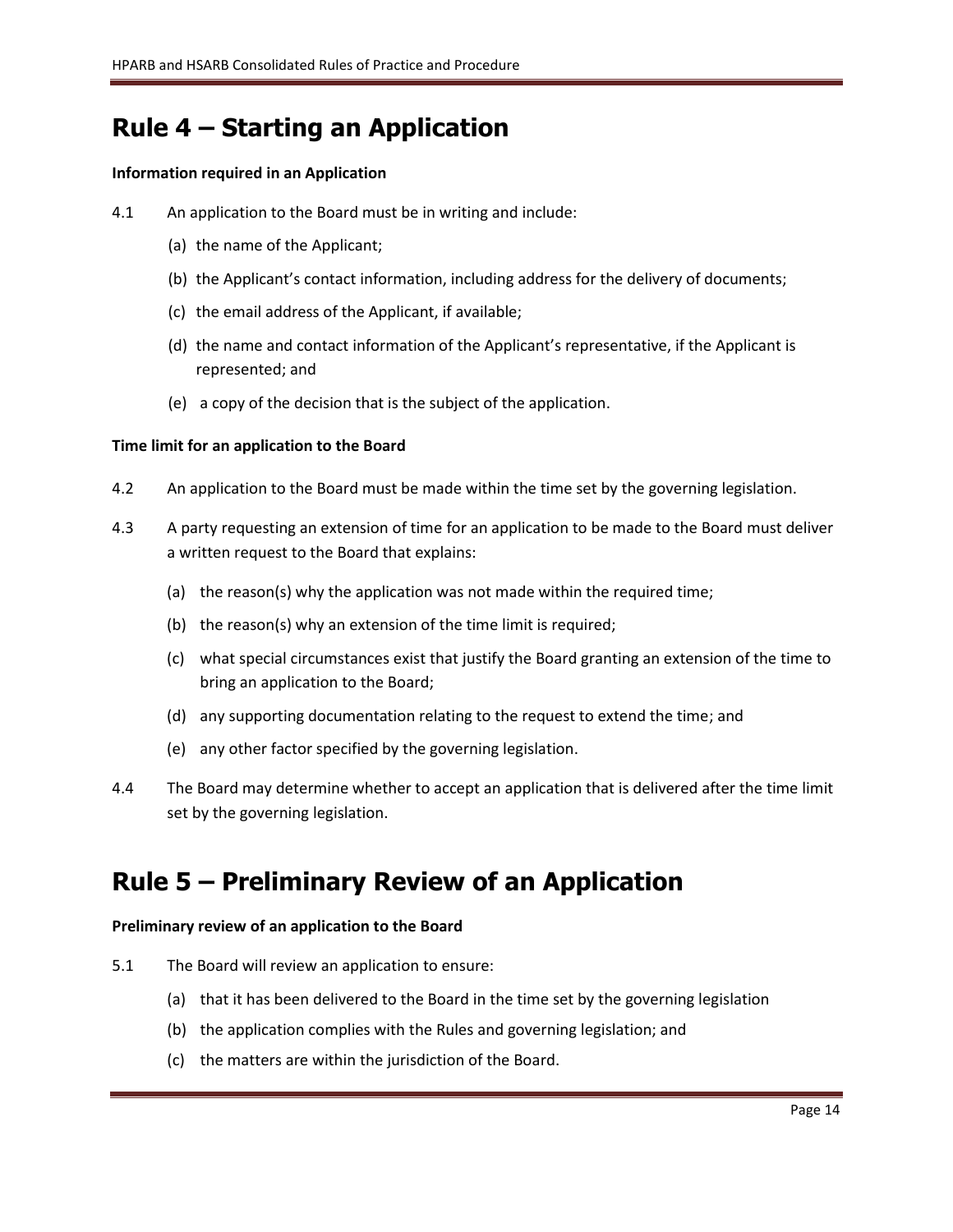### **Incomplete application**

- 5.2 If the Board is of the opinion that an application is incomplete, the Board may request that the Applicant send further information within 30 days of the date of the request, or such other time period as the Board determines is appropriate in the circumstances, subject to governing legislation.
- 5.3 If the Applicant does not provide the requested information within the required time period, the Board may refuse to process the application or dismiss it as abandoned.

### **Refusal or dismissal of an application**

5.4 The Board may refuse to accept an application or may dismiss an application without a review or hearing at any time if the matter is frivolous, vexatious, made in bad faith, moot or otherwise an abuse of process.

### **Notification of intention to refuse or dismiss**

- 5.5 If the Board is of the opinion that the application should be refused or dismissed, the Board will notify the Applicant, provide the reasons for its decision, and inform the parties of their right to make written submissions to the Board within the time limits set out in the notice.
- 5.6 The Board will not dismiss a proceeding under this Rule until it has given notice and considered any submissions, if any, made by the parties.
- 5.7 After reviewing a submission made under Rule 5.5, the Board may:
	- (a) request more information or additional submissions;
	- (b) accept the application;
	- (c) refuse the application; or
	- (d) dismiss the application.

### **Notifying the Applicant of the Board's decision**

5.8 The Board will notify the parties, in writing, of its decision and reasons under Rule 5.7.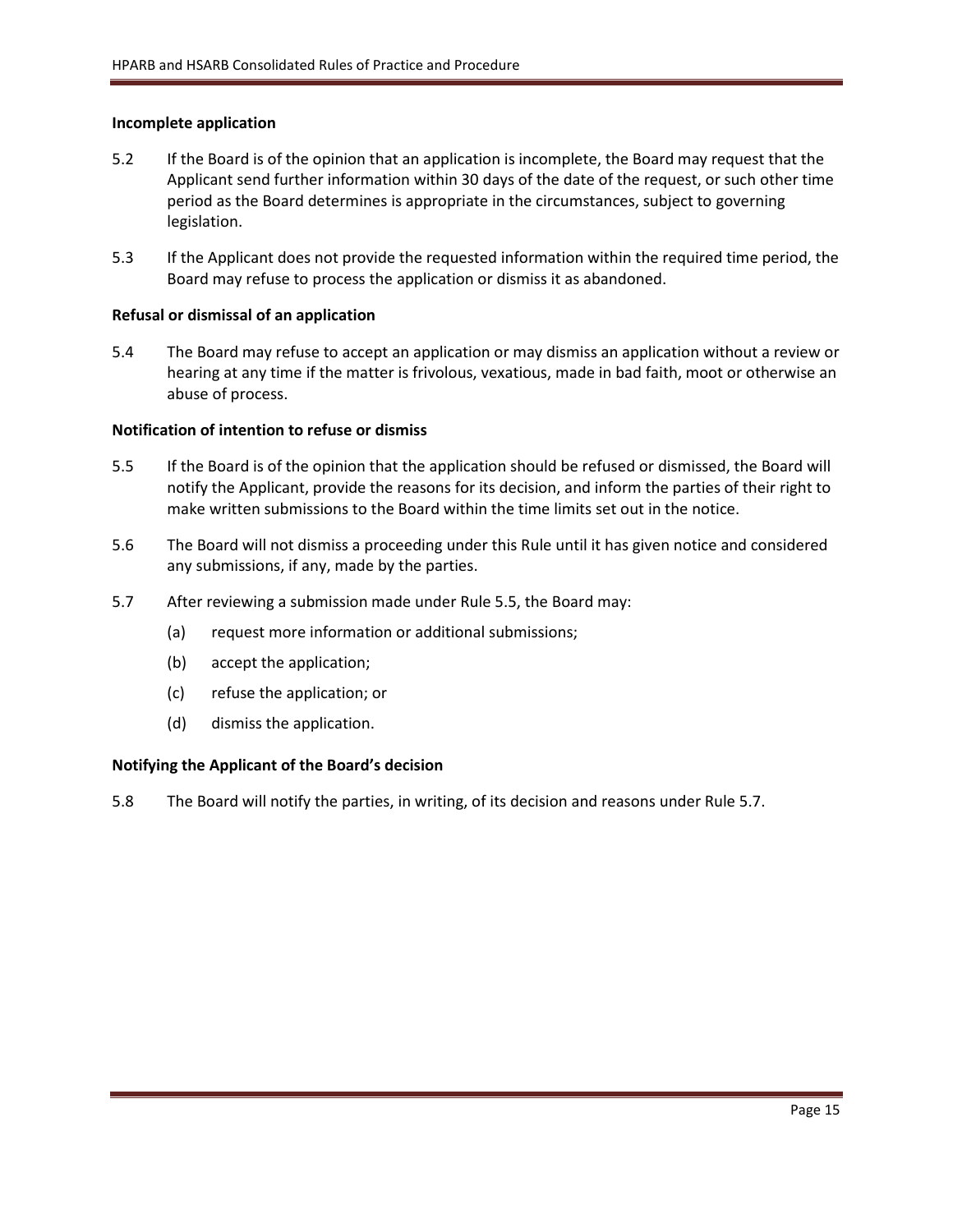# <span id="page-15-0"></span>**Rule 6 – Notice of Proceeding**

Rule 6 (Notice of Proceeding) does not apply to registration reviews before the HPARB under the *Regulated Health Professions Act* and reviews before the HSARB under the *Commitment to the Future of Medicare Act*.

### **Setting a time and place for a proceeding**

- 6.1 The Registrar or the Board shall appoint a time and place for the proceeding.
- 6.2 A proceeding may be conducted in-person, electronically, or in writing or any combination of inperson, electronic or written proceeding.

### **Notice of proceeding**

- 6.3 The Board shall provide written notice to the parties for a proceeding that will be conducted as an in-person or electronic proceeding.
- 6.4 Despite Rule 6.3, if it is impractical to give notice to each party in writing, the Board may give notice of the proceeding to the parties by other means determined by the Board.
- 6.5 The notice of proceeding shall include a reference to the statutory authority under which the proceeding will be held.
- 6.6 The Board may include in the notice any other information it considers necessary for the proper conduct of a proceeding.

### **Notice of an in-person or electronic proceeding**

- 6.7 The notice of an in-person or electronic proceeding shall include:
	- (a) a statement of the date, time and place for the proceeding and details about the manner in which the proceeding will be held, including information such as telephone numbers and conference entry codes necessary for accessing an electronic proceeding;
	- (b) a statement that if the party, his or her agent, counsel or representative does not participate in the proceeding in accordance with the notice, the Board may proceed without the party's participation;
	- (c) a statement that the only purpose of the proceeding is to deal with procedural matters, if that is the case; and
	- (d) any other information the Board considers advisable.

### **Notice of written proceedings**

6.8 The Board may issue a notice of a written proceeding, but is not required to do so.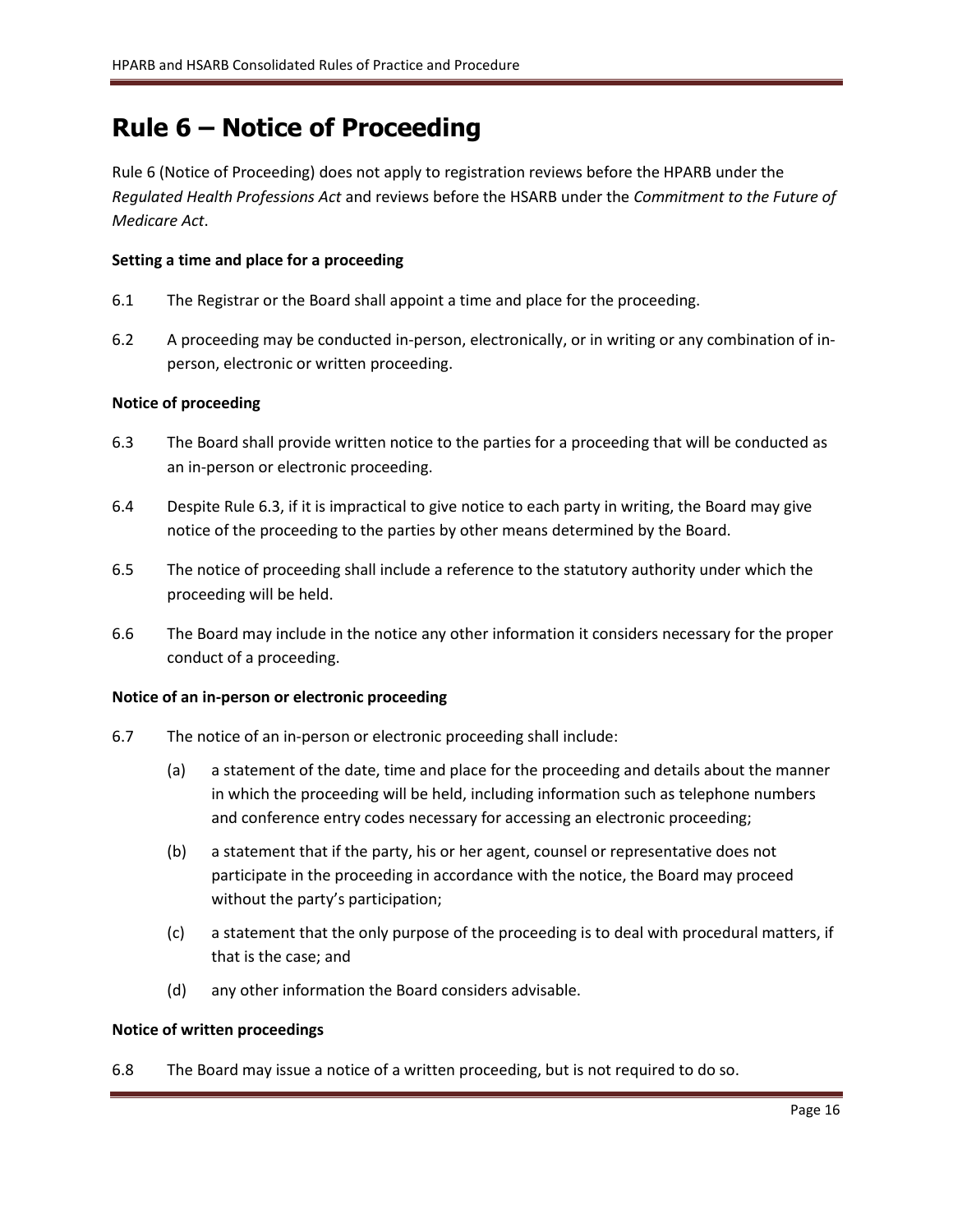6.9 Where the Board has decided or the parties have agreed to proceed by way of written proceeding, the Board may conduct the proceeding without further notice to the parties.

### <span id="page-16-0"></span>**Rule 7 – Case Conferences**

### **Case conferences**

- 7.1 The Board may require the parties to attend a case conference.
- 7.2 At a case conference, the Board may direct the parties to consider and discuss one or more of the following, and may make orders or directions about:
	- (a) identifying, clarifying and narrowing the issues;
	- (b) documents to be disclosed, including any written reports, and the method and timing of disclosure;
	- (c) identification of potential motions;
	- (d) facts, information, or evidence that may be agreed upon;
	- (e) production of lists of witnesses for hearings, including expert witnesses, and summaries of the anticipated evidence of witnesses;
	- (f) any matters related to the scheduling of the proceedings;
	- (g) special requirements or accommodations, such as interpreters or a requirement for French language proceedings;
	- (h) settlement or Board-assisted mediation of proceedings, of any or all of the issues; or
	- (i) any other matter relevant to the conduct of the proceeding.
- 7.3 Any representative attending a case conference must have the authority to make agreements and give undertakings respecting the issues to be addressed.

### **Confidentiality**

- 7.4 A case conference shall be held in the absence of the public unless the Board directs that it be open to the public.
- 7.5 The case conference is confidential and is held on a "without prejudice" basis. Statements made by the parties at the case conference cannot be used in the proceeding or any future proceedings and cannot be relied upon by any of the parties other than during the case conference.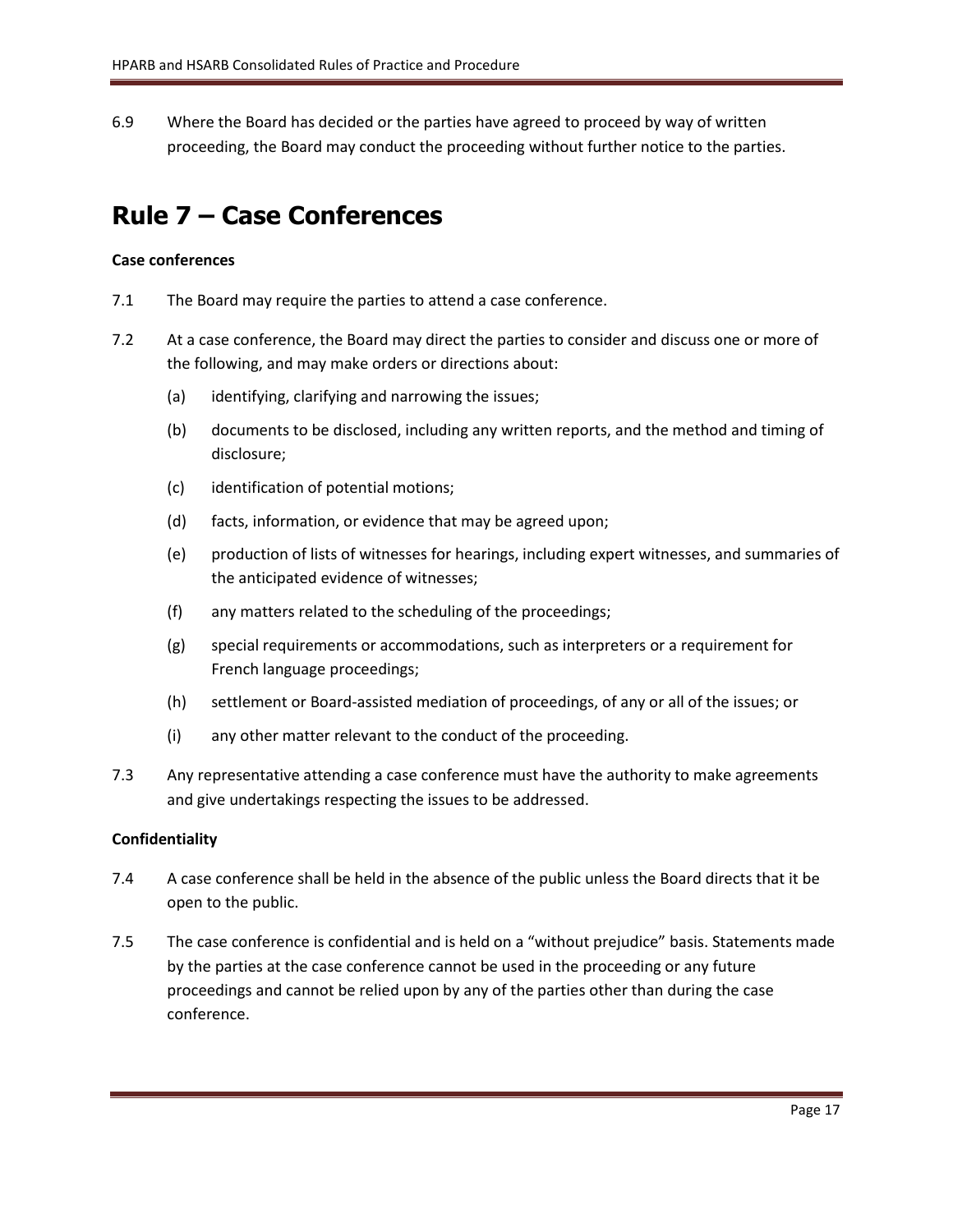### **Who may preside at a case conference**

- 7.6 The Chair or Registrar of the Board may designate a Facilitator to preside at the case conference.
- 7.7 A Board member who presides at a case conference at which the parties attempt to settle issues or who has provided to the parties his or her opinion on the merits of the proceedings, shall not preside at the proceeding unless the parties consent.

### **Orders**

- 7.8 A member of the Board who presides at a case conference may make such orders as he or she considers necessary or advisable with respect to the conduct of the proceeding. Such orders shall be deemed to be orders of the Board.
- 7.9 If the parties come to an agreement at a case conference regarding procedural steps in a proceeding, the Board may convert such agreement into a Consent Order of the Board. A Board member may draft a Consent Order arising from an agreement at a case conference.
- 7.10 If a Board member drafts a Consent Order which is procedural in nature, the Board member is not precluded from hearing the application.

### <span id="page-17-0"></span>**Rule 8 – Mediation**

Rule 8 (Mediation) does not apply to complaint reviews and registration reviews before the HPARB under the *Regulated Health Professions Act* and reviews before the HSARB under the *Commitment to the Future of Medicare Act*.

### **Commencing mediation**

- 8.1 Mediation may be held for the purpose of attempting to reach a settlement or to simplify, narrow or resolve issues.
- 8.2 The Board may recommend that the parties participate in a mediation.
- 8.3 The Board must not conduct a mediation unless all parties consent.
- 8.4 The Board will select the mediator.
- 8.5 The mediator will not preside or participate at a proceeding of the matter without the written consent of all parties.
- 8.6 The Board will notify the parties, in writing, of the scheduled date of the mediation.
- 8.7 A person attending a mediation on behalf of a party must have authority to resolve and reach agreement on all issues.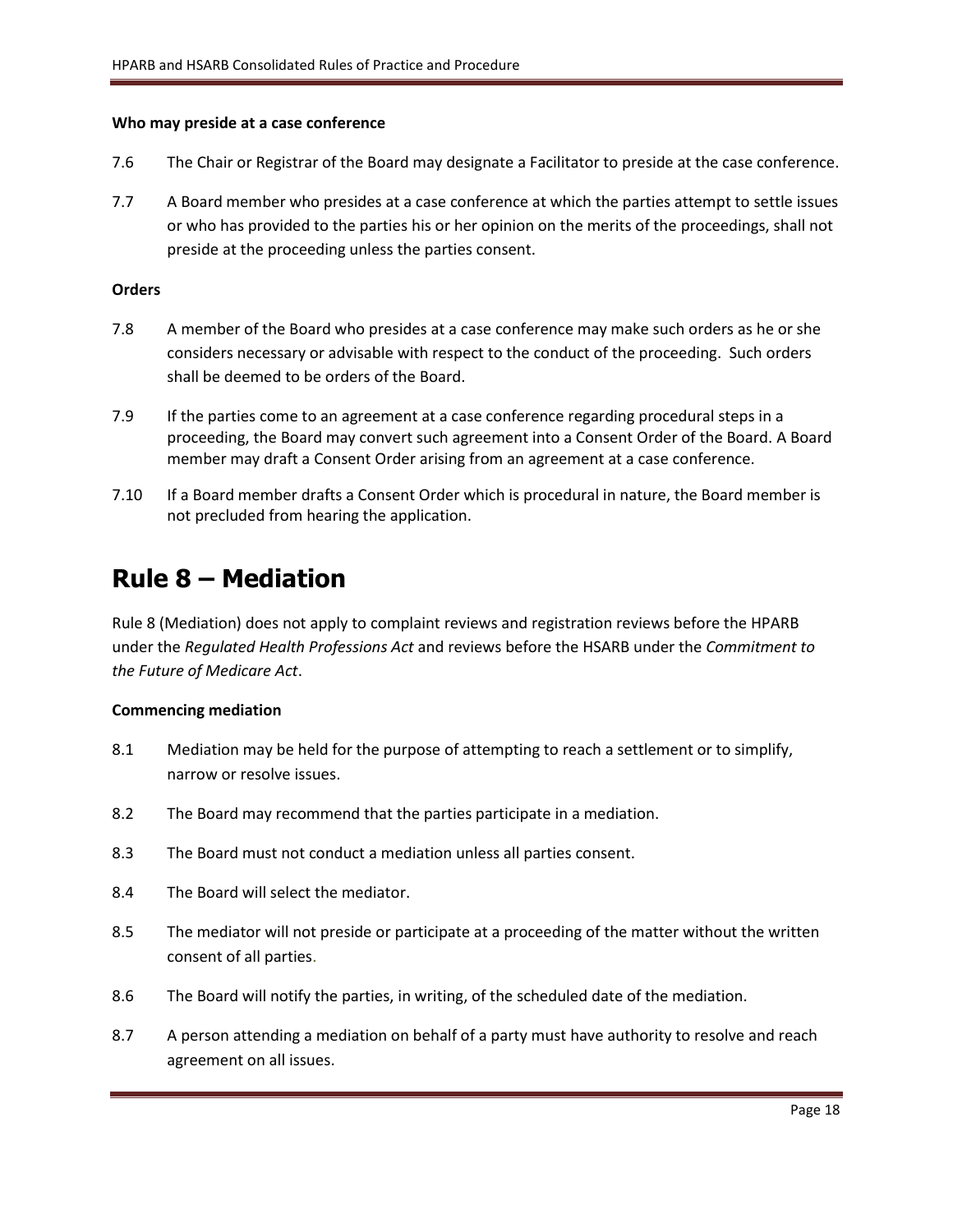### **Confidentiality**

8.8 Mediations are confidential and conducted on a "without prejudice" basis.

### **Failure to attend a mediation**

- 8.9 If a party fails to attend a mediation, the Board may:
	- (a) direct the matter into another process without providing notice to that party; or
	- (b) continue with a new process in the absence of that party.

### **Consent orders**

- 8.10 On the request of the parties to a proceeding, the Board may make a consent order if it is satisfied that the order is consistent with its enabling Act.
- 8.11 If the Board declines to make a consent order under Rule 8.10, it must provide the parties with reasons for doing so.

### <span id="page-18-0"></span>**Rule 9 – Motions**

### **Motions**

- 9.1 The Board may at any time:
	- (a) rule upon the Board's jurisdiction;
	- (b) give directions concerning Board procedures; or
	- (c) make an order for any other purpose which the Board considers necessary to carry out its functions.

### **Procedure to bring a Motion**

- 9.2 Where a party intends to bring a motion, the party shall obtain directions from the Board regarding the time limits for the delivery of motion materials and whether the motion will be conducted in-person, electronically or in writing.
- 9.3 A party bringing a motion shall deliver a Notice in writing that provides the following:
	- (a) the relief sought and the basis for bringing the motion, the documentary or other evidence relied upon in support of the motion, including any statutory provision or Rule to be relied on;
	- (b) a clear and concise statement of the relevant facts pertaining to the matters to be determined by the Board; and
	- (c) all submissions and case law.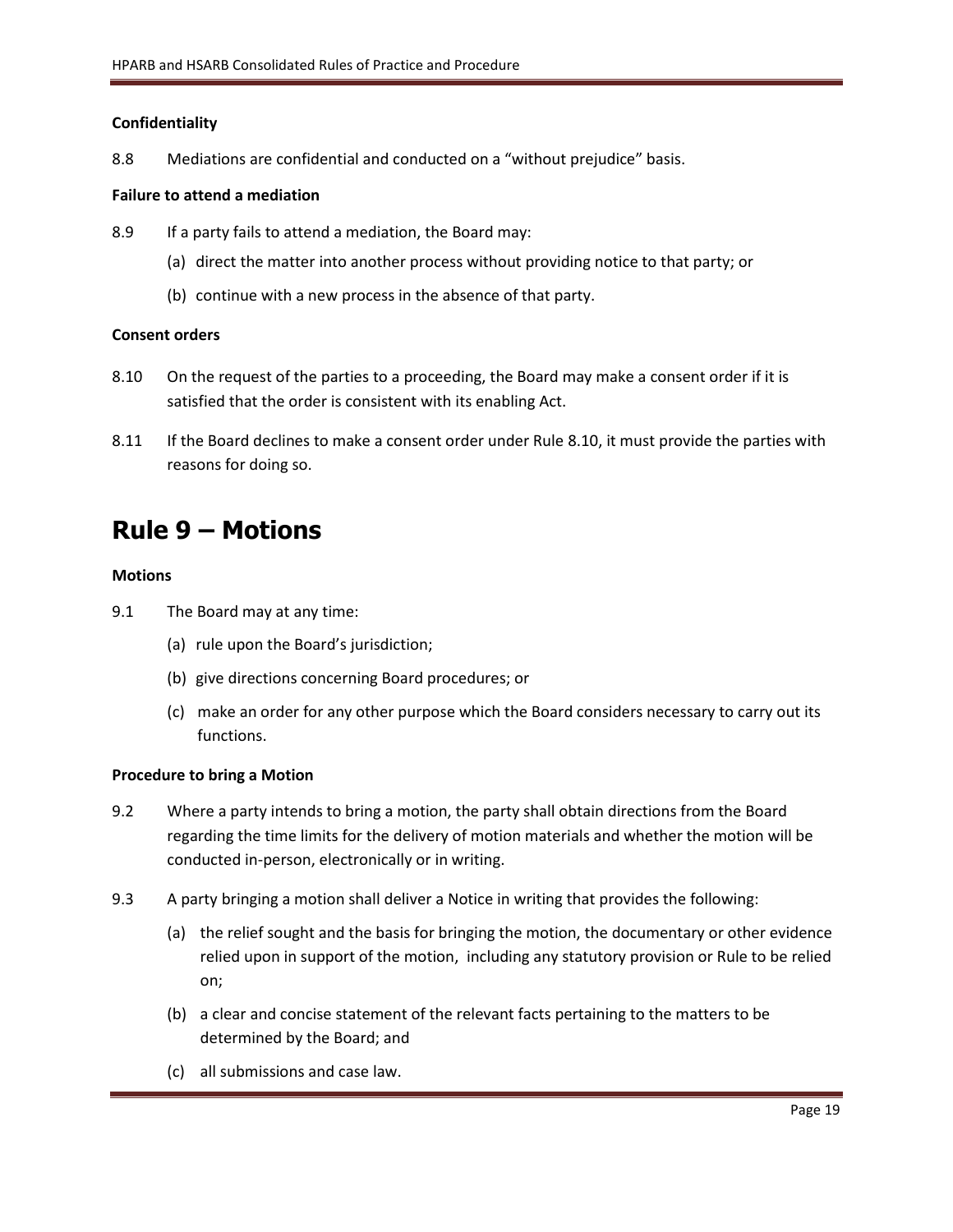- 9.4 A party responding to a motion shall deliver the following within the time set by the Board:
	- (a) the documentary or other evidence relied upon in response to the motion, including any statutory provision or Rule to be relied on;
	- (b) a clear and concise statement of the relevant facts pertaining to the matters to be determined by the Board; and
	- (c) all submissions and case law.

### **Motions for dismissal**

9.5 A party bringing a motion to dismiss a proceeding shall specify the basis for the motion, which may include that the matter is frivolous, vexatious, made in bad faith, moot or otherwise an abuse of process.

### <span id="page-19-0"></span>**Rule 10 – Adjournments and Postponements**

### **Adjournments**

- 10.1 A proceeding may be adjourned by the Board on its own motion or at the request of a party if the Board is satisfied that the adjournment is advisable.
- 10.2 In considering whether a proceeding should be adjourned, the Board may consider the following factors including:
	- (a) the reason for the adjournment;
	- (b) whether the adjournment would cause unreasonable delay;
	- (c) the history of the matter;
	- (d) whether the other party consents to the adjournment;
	- (e) the impact of refusing the adjournment on the parties;
	- (f) the impact of granting the adjournment on the parties; or
	- (g) the public interest.

### **Postponing a proceeding**

- 10.3 Subject to any statutory time limits, the Board may defer proceeding with an application on its own initiative or at the request of a party on terms it determines are appropriate.
- 10.4 Where the Board intends to defer proceeding with an application under this Rule, it will first give the parties notice of its intention to consider a postponement and an opportunity to make submissions.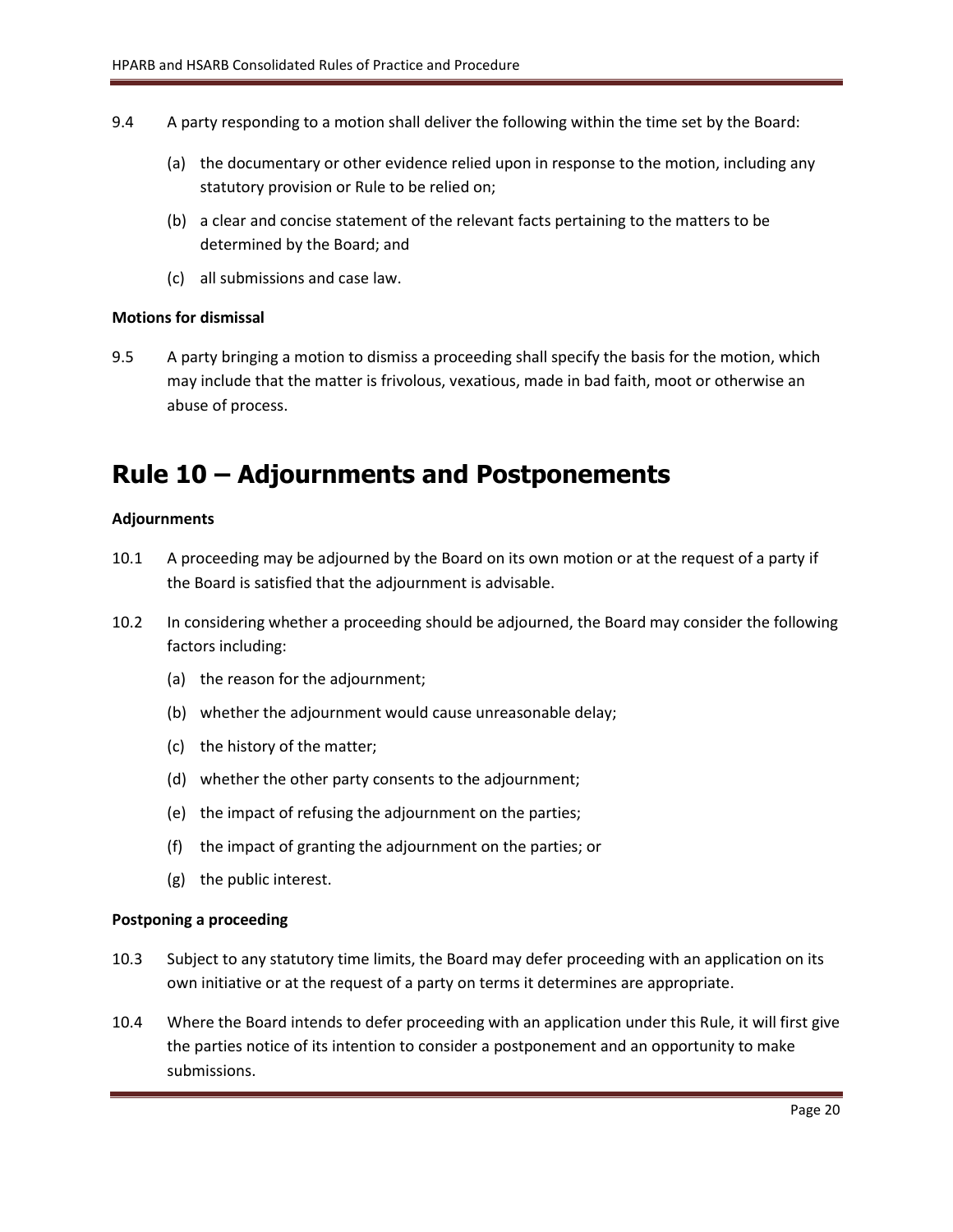# <span id="page-20-0"></span>**Rule 11 – Abandonment**

Rule 11 (Abandonment) does not apply to complaint reviews before the HPARB under the *Regulated Health Professions Act.*

### **Deemed Abandonment**

- 11.1 The Board may deem that an applicant has abandoned a proceeding if:
	- (a) the Applicant cannot be contacted despite reasonable efforts by the Board; or
	- (b) the Applicant fails to diligently pursue the application.

### **Notification of intention to dismiss for abandonment**

- 11.2 If the Board is of the opinion that the application should be dismissed under this Rule, the Board will notify the Applicant and provide the basis for its decision.
- 11.3 If the Applicant does not contact the Board within 30 days of receipt of the Board's notice under this Rule, the Board may deem the application abandoned and dismiss the application.

### <span id="page-20-1"></span>**Rule 12 - Withdrawals**

### **Withdrawing an application**

- 12.1 An Applicant may withdraw his or her application by providing confirmation of his or her decision to withdraw to the Board in a format as directed by the Board.
- 12.2 In the case of complaint reviews before the HPARB under the *Regulated Health Professions Act*, the Board must confirm the Respondent's consent to the withdrawal before withdrawing the application.

# <span id="page-20-2"></span>**Rule 13 – Public Access to Proceedings and Documents**

### **Access to proceedings**

- 13.1 Unless otherwise decided by the Board, proceedings are open to the public.
- 13.2 A party may request at any time prior to or during a proceeding that the public be excluded.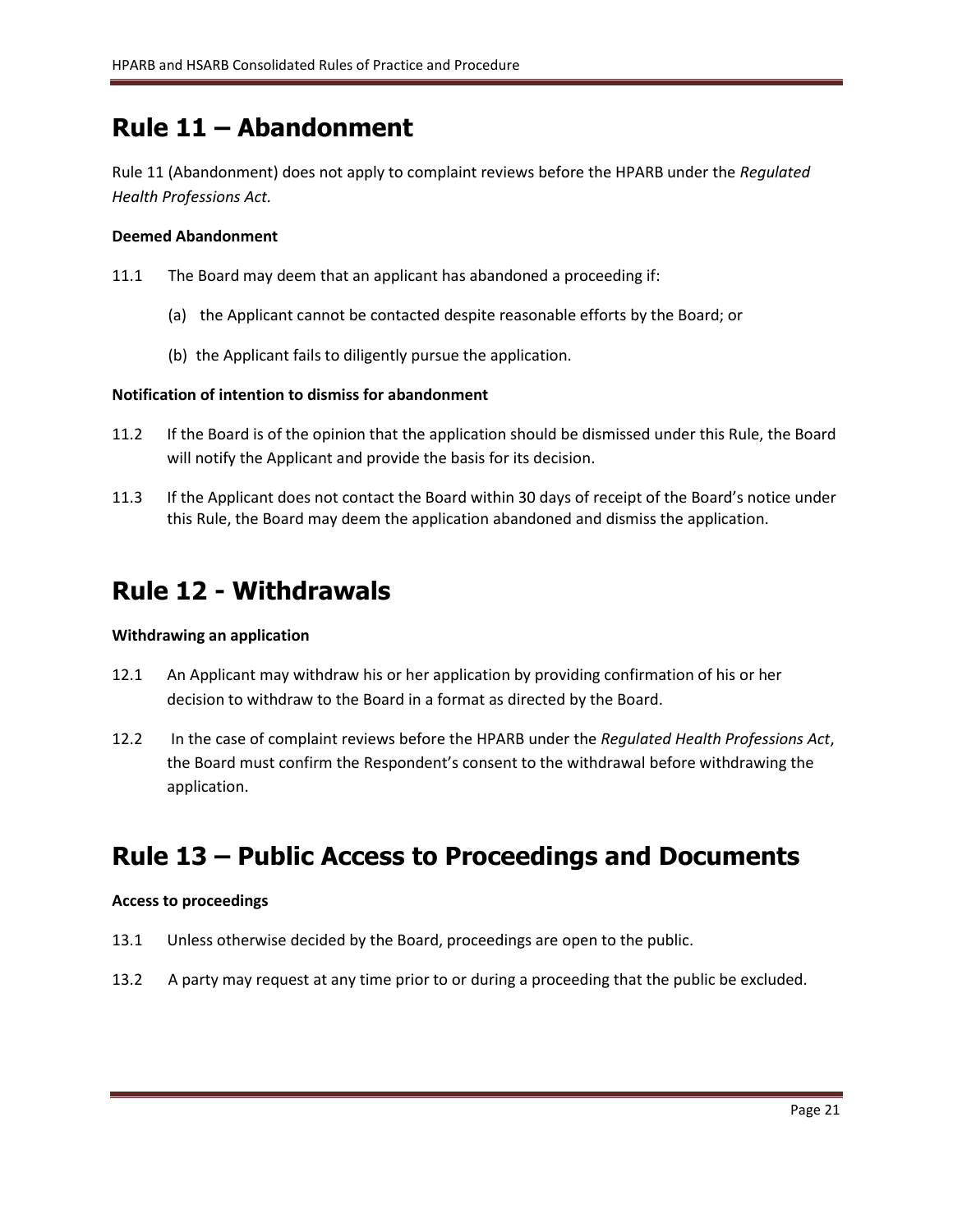### **Public access to documents**

13.3 The right of access to a document, record or part of a document or record held by the Board is subject to the Board's obligations under the *Freedom of Information and Protection of Privacy Act*, the *Personal Health Information Protection Act*, *2004*, any other applicable legislative requirements, or any privilege at law.

### <span id="page-21-0"></span>**Rule 14 - Documents to be Relied upon in a Review**

For clarity, Rule 14 applies to reviews before the HSARB under the *Commitment to the Future of Medicare Act* and complaint and registration reviews before the HPARB under the *Regulated Health Professions Act*. Rule 14 does not apply to hearings before the HSARB and hearings by the HPARB under the *Public Hospitals Act* and the *Regulated Health Professions Act*.

- 14.1 Subject to the Board's disclosure practices, every party to a review shall receive a copy of all documents that any other party to the review intends to rely upon in the review in advance of the date set for the review.
- 14.2 A party wishing to rely upon documents not already disclosed to a party or to the Board shall deliver a copy of the documents to the other party and the Board, as directed by the Board or a Facilitator.

# <span id="page-21-1"></span>**Rule 15 – Hearings**

Rule 15 – Hearings applies only to hearings before the HSARB and hearings by the HPARB under the *Regulated Health Professions Act* and the *Public Hospitals Act* ("PHA Appeals"). This Rule does not apply to reviews by the HSARB under the *Commitment to the Future of Medicare Act, 2004* or to complaint reviews or registration reviews by the HPARB under the *Regulated Health Professions Act*.

### <span id="page-21-2"></span>**Rule 15.1 – Applicant's Application**

### **Applicant's application**

15.1.1 An Applicant may deliver an application for a hearing to the Board. The application must comply with any timelines or other requirements under the governing legislation.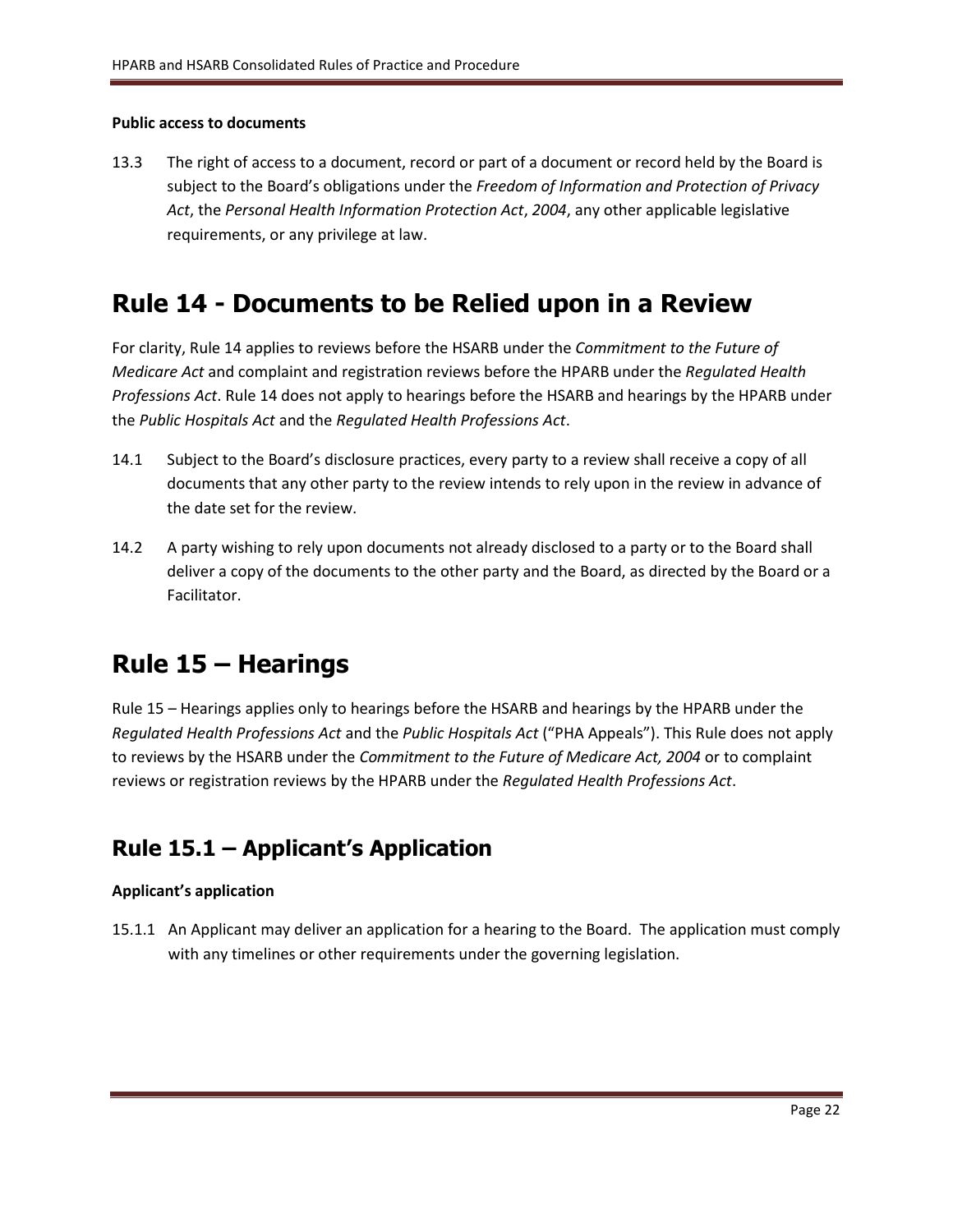### <span id="page-22-0"></span>**Rule 15.2 – Applicant's Grounds for Hearing**

- 15.2.1 Within 30 days of delivering the application, the Applicant shall deliver a copy of the Applicant's Grounds for Hearing to the Respondent and to the Board.
- 15.2.2 The Applicant's Grounds for Hearing shall contain:
	- (a) a copy of the decision that is the subject of the hearing;
	- (b) a statement of the Applicant's position and the reasons for it;
	- (c) the remedy, order or decision requested; and
	- (d) any additional documents that the Applicant intends to rely on at the hearing.

### <span id="page-22-1"></span>**Rule 15.3 – Respondent's Grounds of Response**

### **Respondent's Grounds of Response**

- 15.3.1 The Respondent shall, within 30 days of the date it received the Applicant's Grounds for Hearing, deliver a copy of the Respondent's Grounds of Response to the Applicant and to the Board.
- 15.3.2 The Respondent's Grounds of Response shall include:
	- (a) an answer or response to the Applicant's Grounds for Hearing, including a statement of the issues that the Respondent intends to argue at the hearing;
	- (b) the address for delivery of documents to the Respondent, if different from the address set out in the Applicant's application;
	- (c) the email address of the Respondent, if available;
	- (d) the Board file number, if available;
	- (e) in the case of a *PHA* Appeal, a copy of the hospital and medical staff by-laws; and
	- (f) any additional documents that the Respondent intends to rely on at the hearing.

### <span id="page-22-2"></span>**Rule 15.4 – Failure to Deliver within Timelines**

### **Failure to deliver Applicant's Grounds for Hearing or Respondent's Grounds of Response within timelines**

15.4.1 If the Applicant's Grounds for Hearing or the Respondent's Grounds of Response are not delivered to the other party and the Board within the applicable time limit, the Board may take any action it considers appropriate, including: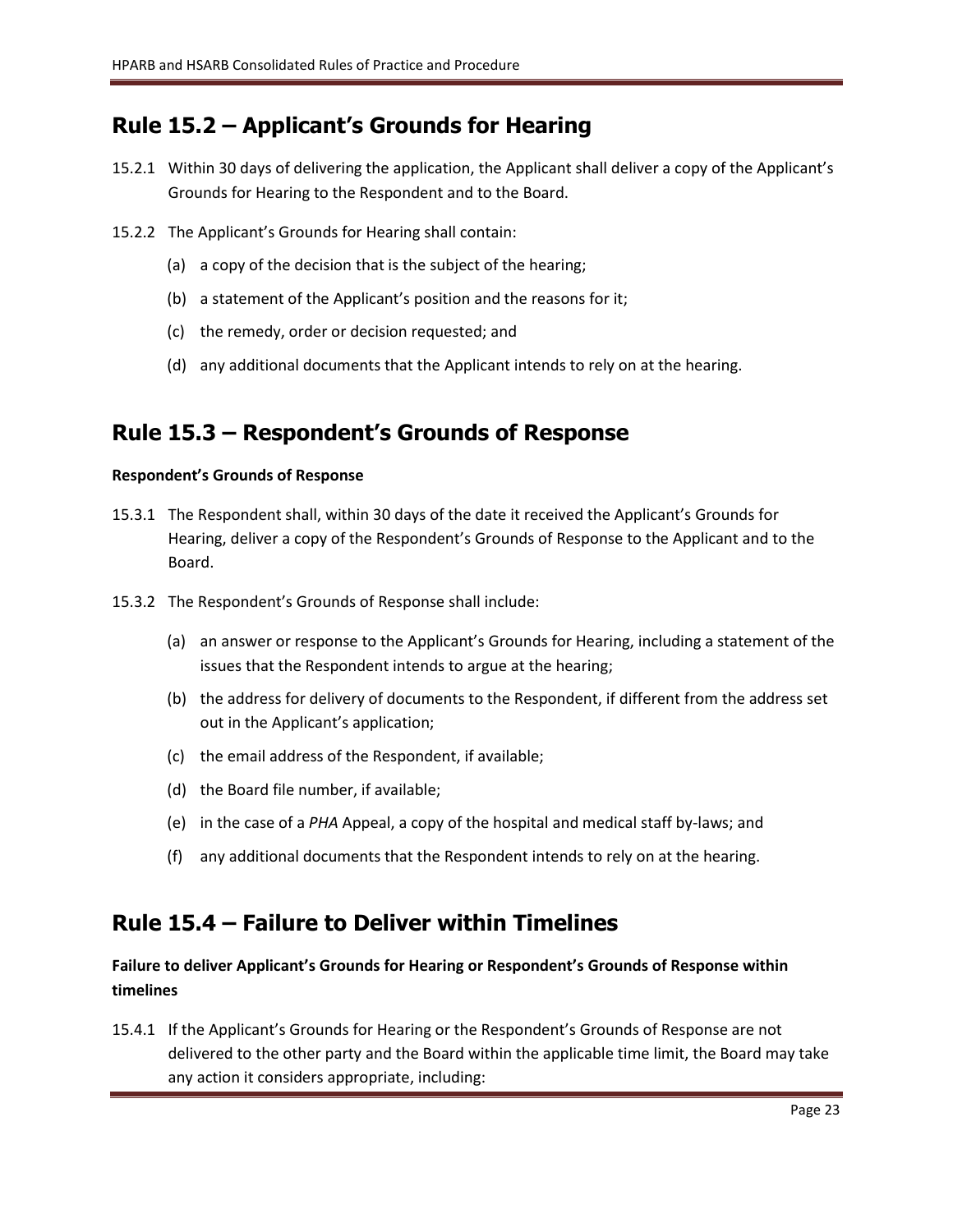- (a) extending the time for delivering the Applicant's Grounds for Hearing or the Respondent's Grounds of Response;
- (b) applying case management processes as described in Rule 7;
- (c) setting a date for the hearing; or
- (d) any other action the Board deems appropriate in the circumstances.

### <span id="page-23-0"></span>**Rule 15.5 – Disclosure**

### **Disclosure**

- 15.5.1 In addition to the Applicant's Grounds for Hearing and the Respondent's Grounds of Response, unless the Board or a Facilitator orders or directs otherwise, every party must deliver to the other party and to the Board, no later than 15 days before the date of the hearing:
	- (a) a copy of any documents the party intends to rely upon at the hearing;
	- (b) any witness statements or reports (see Rule 15.6 for witness statements and for expert witness statements and reports);
	- (c) any case law the party intends to rely on at the hearing; and
	- (d) any other materials the party intends to rely on at the hearing, including a written submission, a factum, a book of authorities or an agreed statement of facts.

### **Number of copies**

15.5.2 A party must provide the Board with the number of copies specified by the Board when delivering or submitting any document or other material.

### <span id="page-23-1"></span>**Rule 15.6 – Witnesses**

### **Witness statements**

- 15.6.1 The Board or a Facilitator may require the parties to deliver witness statements to the other party and to the Board at least 15 days before the date of the hearing, unless the Board specifies another date.
- 15.6.2 Unless the Board directs otherwise, each witness statement shall include, where applicable:
	- (a) the name, address and telephone number of the witness;
	- (b) whether the evidence will be factual evidence or, if the witness is qualified, expert evidence;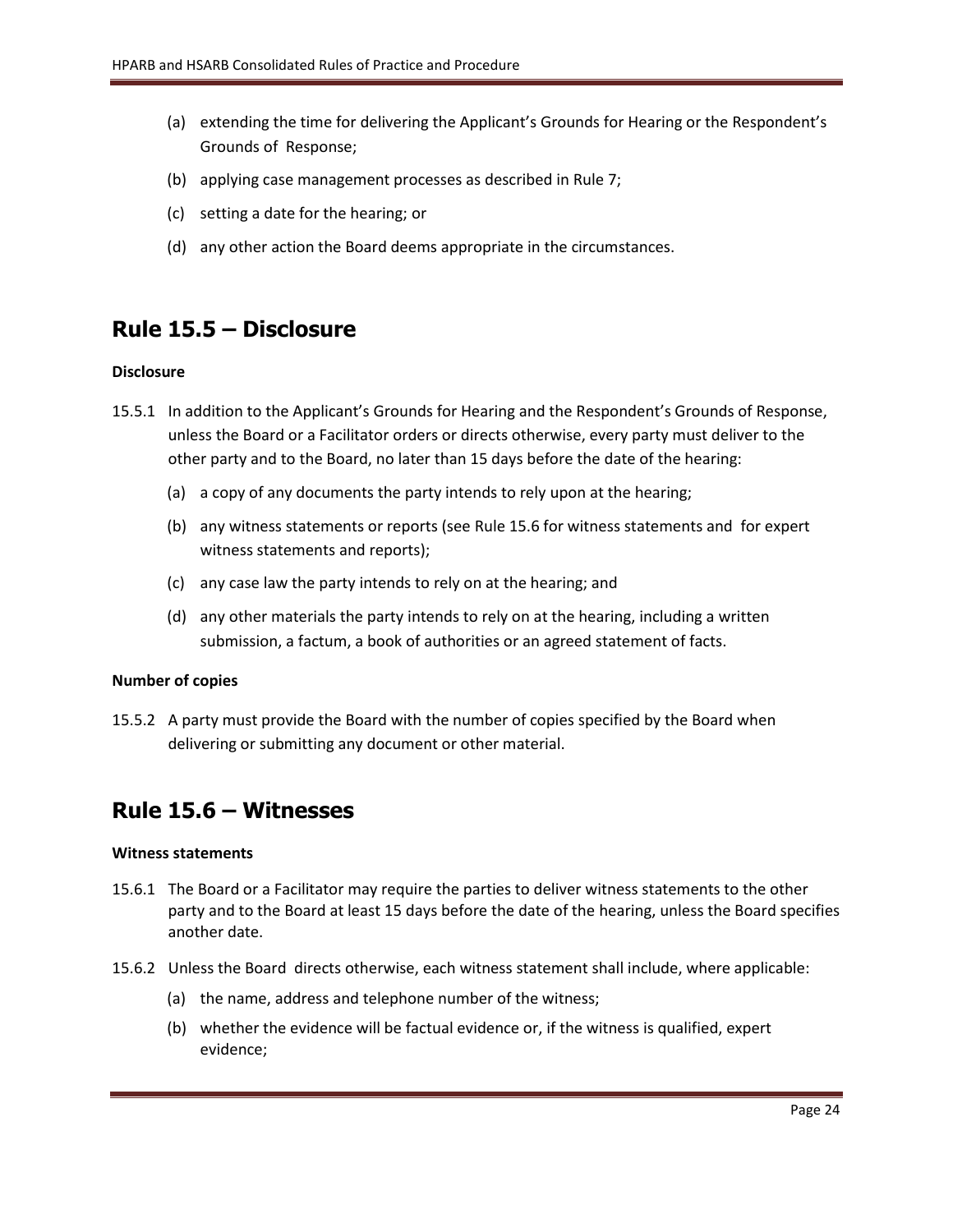- (c) whether or not the witness has an interest in the hearing (e.g., a financial, personal or other interest) and, if so, the nature of the interest;
- (d) the date of the statement; and
- (e) the signature of the witness.

### **Expert witness statements or reports**

- 15.6.3 Unless the Board orders or directs otherwise, every party must deliver to the other party and to the Board, no later than 40 days before the date of the hearing, any expert witness statements or reports.
- 15.6.4 In the event a party intends to present expert witness evidence, in addition to any requirements under 15.6.2, the expert witness statement shall include:
	- (a) a resume of the witness' qualifications;
	- (b) a signed Form 2;
	- (c) a summary of the opinions, conclusions and recommendations of the witness; and
	- (d) reference to those portions of other documents which form an important part of the opinions, conclusions and recommendations of the witness.
- 15.6.5 A party who intends to call an expert witness to respond to the expert witness of the other party must, at least 15 days before the hearing, deliver a copy of the report to the other party and the Board, in compliance with this Rule.

### **Failure to provide witness statements**

15.6.6 If a party fails to comply with the Board's rules in respect of witnesses and disclosure, the party may not call the person as a witness without the consent of the Board, which may be on any terms and conditions set by the Board.

### **Witnesses**

- 15.6.7 The Board may require that a witness give testimony under oath or affirmation.
- 15.6.8 Subject to any directions of the Board, a party may:
	- (a) call persons as witnesses and ask them questions;
	- (b) submit written reports, statements, documents or recordings of any kind; and
	- (c) ask questions of any persons called as witnesses by another party.
- 15.6.9 The Board may limit further examination or cross examination of a witness if it is satisfied that the examination or cross examination has been sufficient to disclose fully and fairly all matters relevant to the issue in the hearing.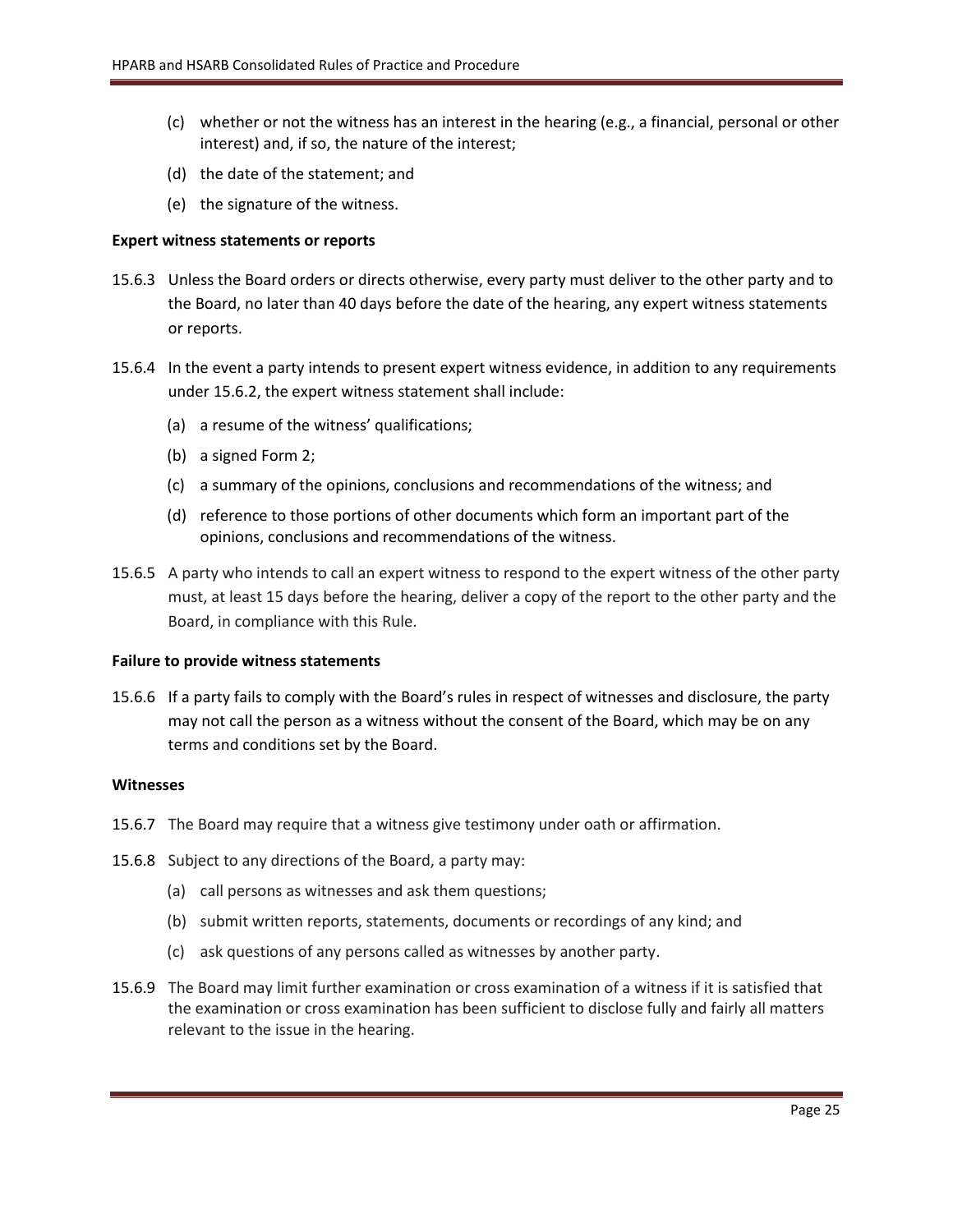### **Requiring attendance of a witness**

- 15.6.10 A party may request that the Board issue an order for a summons requiring a person to give evidence or produce documents and things specified by the Board at the hearing.
- 15.6.11 A party shall include in their written request to the Board the following information:
	- (a) the name of the witness and his or her address for service;
	- (b) a brief summary of the evidence to be given by the witness;
	- (c) an explanation of why the evidence of the witness would be relevant and necessary;
	- (d) details of any documents or things which the person should be required to bring to the hearing; and
	- (e) why the summons is required.
- 15.6.12 After considering the requesting party's explanation, the Chair or designate may choose not to issue a summons and refer the matter to the panel conducting the hearing for consideration.
- 15.6.13 Where a summons has been issued before the hearing, the panel conducting the hearing may decide that the summons should be cancelled or varied or, if the witness is present, that they may be excused from the remainder of the hearing.
- 15.6.14 A witness who is subject to a summons may object to the summons by applying to the Board to have it cancelled or varied. The application may be made to the Chair prior to the hearing or to the panel during the hearing. If the Board is satisfied that the evidence sought from the witness is not relevant or is protected by privilege at law, or if the witness is not able to supply the evidence sought, the Board may cancel or vary the summons.
- 15.6.15 A party who receives a Board order under this Rule may prepare and serve a summons in the form established by the Board, requiring a person:
	- (a) to attend an in-person or electronic hearing to give evidence on oath or affirmation or in any other manner that is admissible and relevant to an issue in the hearing; or
	- (b) to produce for the Board, that party or another party a document or other thing in the person's possession or control that is admissible and relevant to an issue in the hearing.
- 15.6.16 If the Board issues the order requested under this Rule, the party requesting the order must, at least 15 days before the hearing, deliver a copy of the order to:
	- (a) the person whose attendance is required by the order; and
	- (b) all other parties.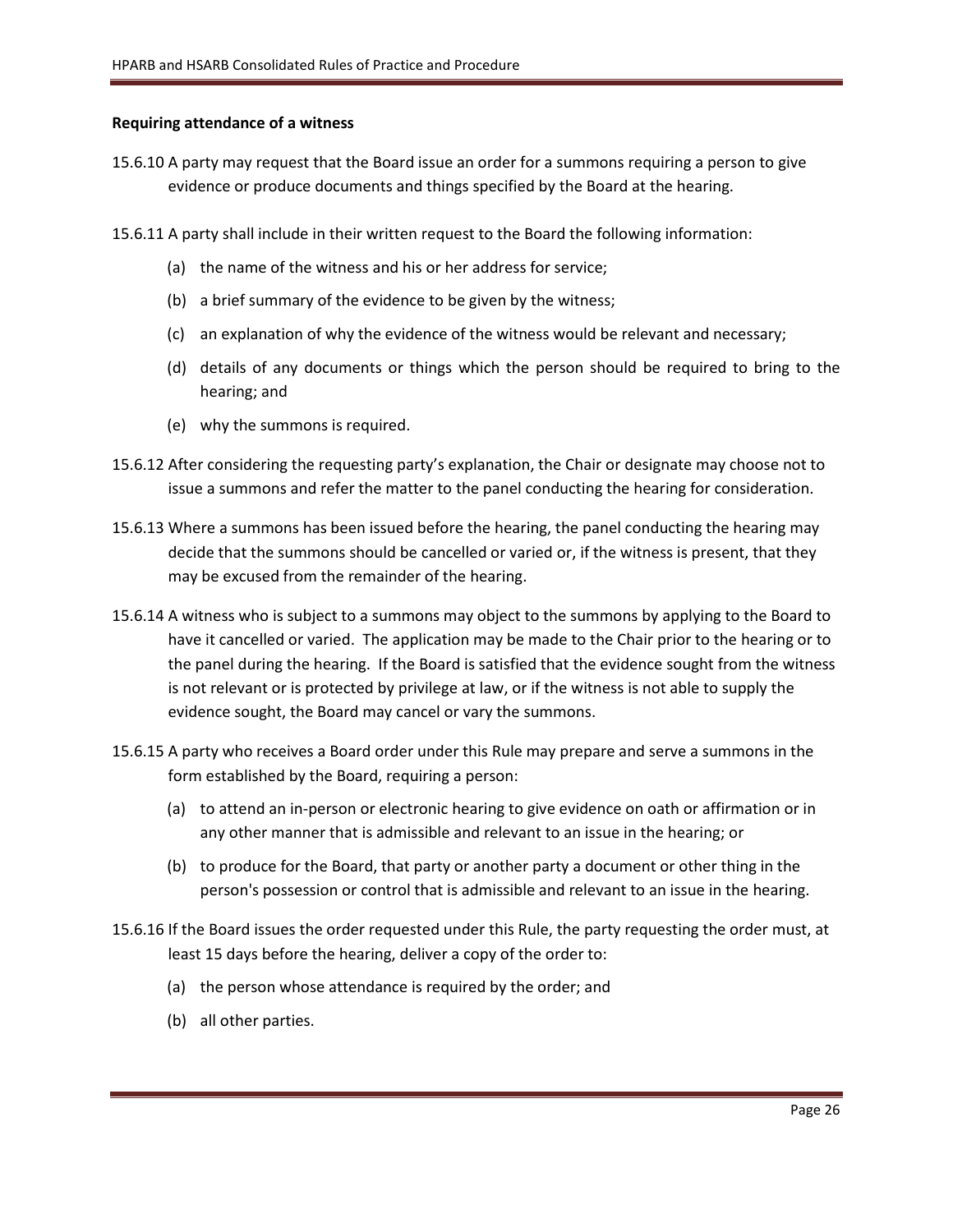15.6.17 The Board may require any person, including a party, by summons:

- (a) to attend an in-person or electronic hearing to give evidence on oath or affirmation or in any other manner; or
- (b) to produce for the Board or a party a document or other thing in the person's possession or control, as specified by the Board.

### **Witness panels**

15.6.18 The Board may receive evidence from panels of witnesses composed of two or more persons if all parties have had an opportunity to make submissions in that regard.

### <span id="page-26-0"></span>**Rule 15.7 – Recording Evidence**

### **Recording evidence**

- 15.7.1 The oral evidence taken before the Board at a hearing shall be recorded and form part of the official record of proceeding.
- 15.7.2 If a party requires a copy of a transcript, the party may contact the Board for the name of the court reporter. The party is responsible for ordering the transcript from the court reporter and payment of any applicable fees.

### <span id="page-26-1"></span>**Rule 15.8 – Costs**

### **Ability to order costs**

15.8.1 The HSARB, except in the case of reviews under the *Commitment to the Future of Medicare Act*, and the HPARB, in the case of hearings under the *Public Hospitals Act* and registration hearings under the *Regulated Health Professions Act*, may make an order that costs be awarded to either party in accordance with these Rules.

### **When costs may be ordered**

15.8.2 Where the Board finds that a party has acted unreasonably, frivolously, vexatiously or in bad faith, the Board may order that party to pay the costs of another party.

### **Request for costs and submissions regarding costs**

15.8.3 A request for costs by a party shall be made in writing to the Board before the end of the hearing.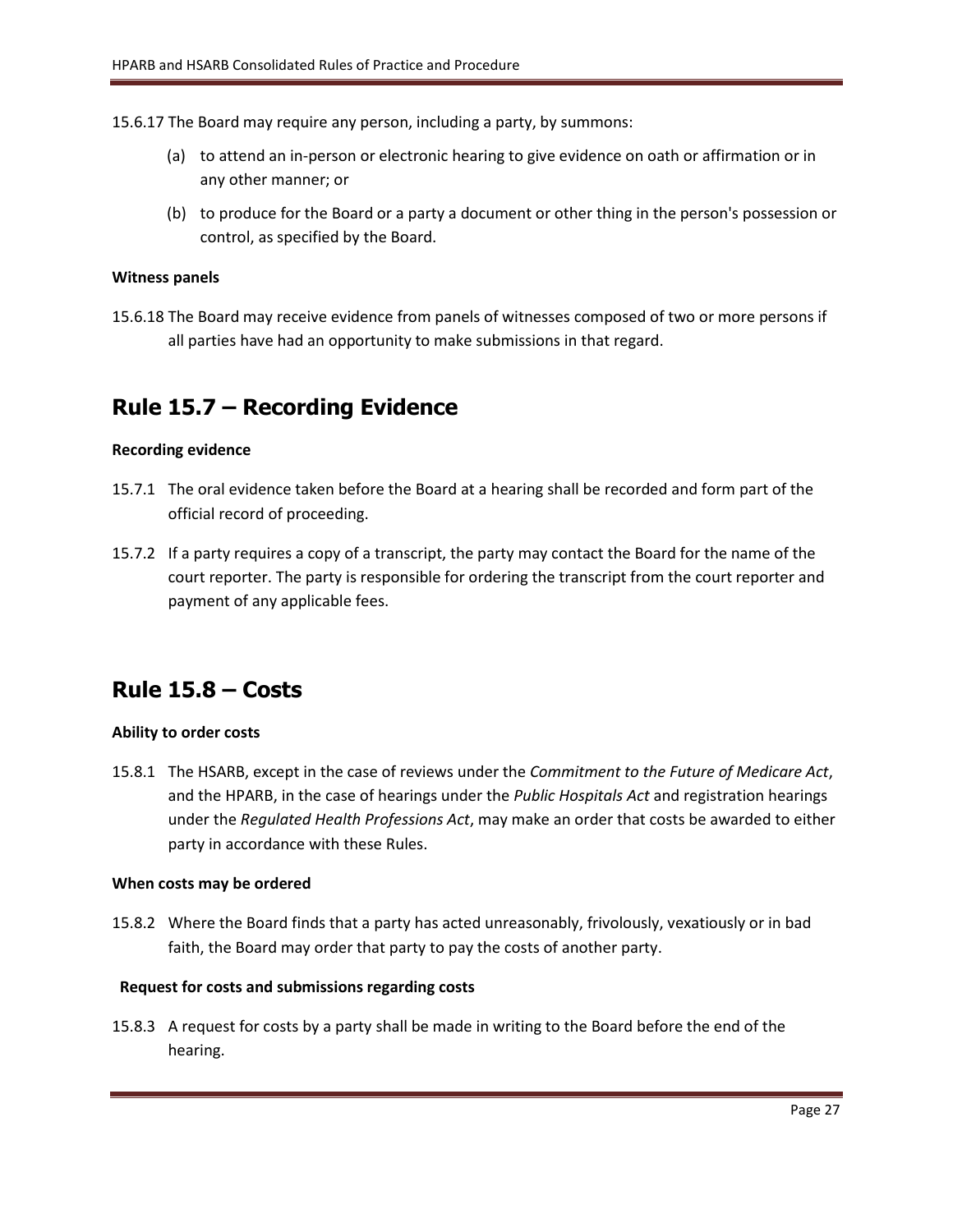15.8.4 The party requesting costs shall state the grounds for the request and the amount being requested. Supporting invoices or receipts for the expenses being claimed must be filed with the Board within 5 days after the end of the hearing and served on all parties.

### **Unreasonable, frivolous, vexatious or bad faith conduct**

- 15.8.5 For the purposes of this Rule, "unreasonable, frivolous, vexatious or bad faith conduct" may include, but is not limited to:
	- (a) failing to attend a hearing, case conference or mediation, or to send a representative when properly served with a notice;
	- (b) failing to cooperate with other parties during the proceedings;
	- (c) failing to comply with a procedural order or direction of the Board;
	- (d) continuing to deal with issues which the Board has determined are irrelevant;
	- (e) continuing to ask questions which are unduly repetitive or that the Board has determined are irrelevant;
	- (f) addressing the other parties and/or the Board rudely or disrespectfully, or acting in a disorderly manner;
	- (g) unreasonably maligning or slurring the character of a person;
	- (h) asking for adjournments or delays without justification;
	- (i) failing to prepare adequately for a proceeding;
	- (j) taking unnecessary steps in a proceeding;
	- (k) initiating a proceeding frivolously, vexatiously, or in bad faith;
	- (l) calling a witness that the party knows will give false or misleading evidence; or
	- (m) knowingly presenting false or misleading evidence.
- 15.8.6 The Board is not bound to award costs if one or more of the examples of unreasonable, frivolous, vexatious or bad faith conduct occurs.

### **Eligible expenses and rates**

15.8.7 In the table below, the Board has established maximum levels for legal and consulting fees and other disbursements. Parties should not assume they will recover all of their disbursements or receive full indemnification for legal or consulting fees through a costs award. The Board may make adjustments based on the criteria outlined in these Rules. Based on the circumstances of each case, the Board will determine the scope of the costs and whether the commencement date for work billed may precede the date of the notice of the proceeding. Costs for preparing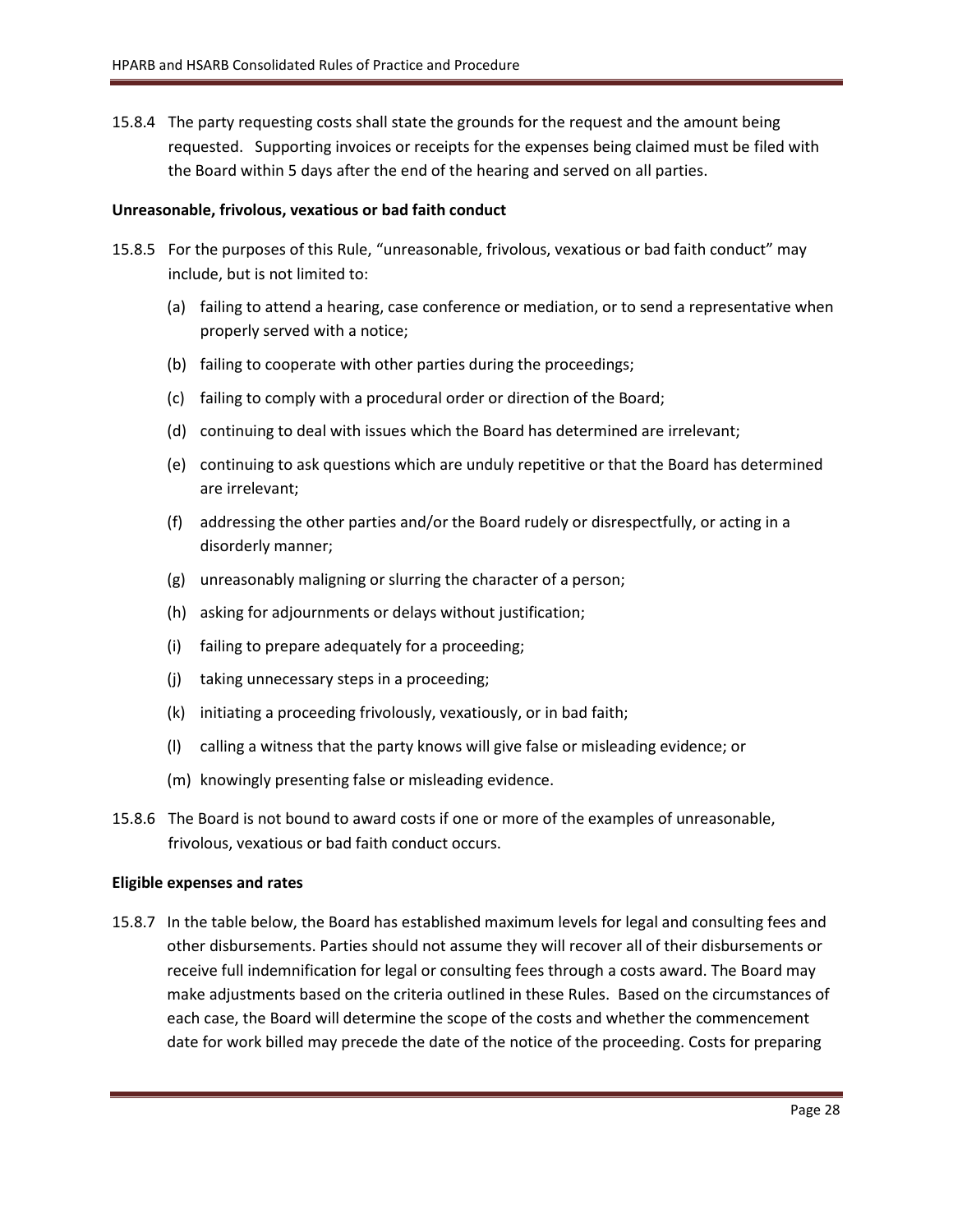and presenting the costs application itself are available only where the party's costs claim is reasonable. Eligible expenses include:

| <b>Legal Fees</b>                              | <b>Maximum Rates</b> |
|------------------------------------------------|----------------------|
| Senior Counsel (>10 yrs. experience)           | \$290/hr.            |
| Intermediate Counsel (5-10 yrs. experience)    | \$230/hr.            |
| Junior Counsel (<5 yrs. experience)            | \$170/hr.            |
| Paralegal or Articling Student                 | \$100/hr.            |
| <b>Consulting Fees</b>                         |                      |
| Senior Consultant (>10 yrs. experience)        | \$290/hr.            |
| Intermediate Consultant (5-10 yrs. experience) | \$230/hr.            |
| Junior Consultant (<5 yrs. experience)         | \$170/hr.            |

| <b>Disbursements</b>  | <b>Current Maximum Rates</b>                                     |  |
|-----------------------|------------------------------------------------------------------|--|
| Travel by Automobile  | 40.00¢/km for southern Ontario<br>41.00¢/km for northern Ontario |  |
| Meals                 | \$40.00/day                                                      |  |
| Photocopies/facsimile | $25c$ /copy                                                      |  |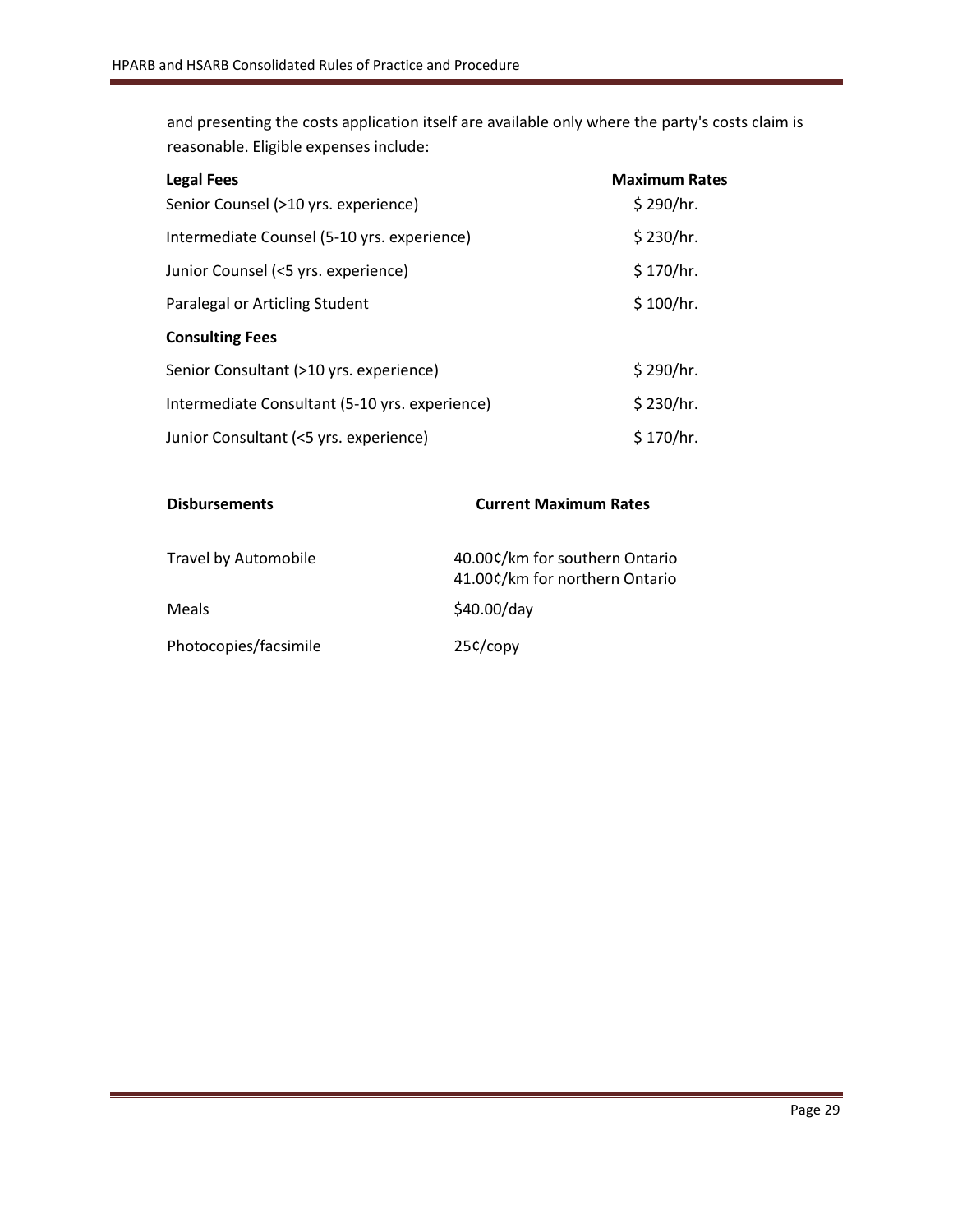- 15.8.8 The claimable fees and disbursements are based on current rates and updated rates are available from the Board. The cost of hotel accommodation (if the proceeding lasts more than one day) and meals will normally be allowed when the claimant is located more than 99 kilometres from the site of the proceeding. Reasonable claims for public transit, taxi or airport limousine travel are acceptable. Reimbursements for air and rail travel and reasonable compensation for travel time will be considered when the claimant is located more than 99 kilometres from the site of the proceeding and the attendance of the claimant is necessary.
- 15.8.9 Unless ordered otherwise, awards of costs shall bear interest in the same manner as those made under section 129 of the *Courts of Justice Act*.
- 15.8.10 Costs may be claimed only for the additional proceeding time resulting from the unreasonable conduct of a party.
- 15.8.11 In deciding the amount of a cost award, the Board may also take into consideration the party's ability to pay and the seriousness of the misconduct.
- 15.8.12 Parties may also claim costs for economic loss resulting from the unreasonable conduct of another party.

# <span id="page-29-0"></span>**Rule 16 – Decisions**

### **General**

- 16.1 A decision of the Board (except an interim decision or a ruling on procedural or other similar matters) will be made in writing and may include reasons for the decision.
- 16.2 The decision will be effective on the date it is issued unless otherwise specified in the decision.
- 16.3 All written decisions concluding a proceeding before the Board will be made available to the public, in accordance with the Board's statutory obligations and any Board Practice Directions.

### **Corrections**

16.4 After rendering a decision or order, the Board may at any time correct a typographical error, an error of calculation, an omission or any other similar error in its decision without prior notice to the parties. The Board shall notify the parties of its correction to the decision or order.

### **Power to reconsider a decision of the Board**

16.5 The Board, on its own motion or at the request of a party to a proceeding, may reconsider any decision made by it and may confirm, amend or revoke it. The Board may do so at any time if it considers it advisable to do so.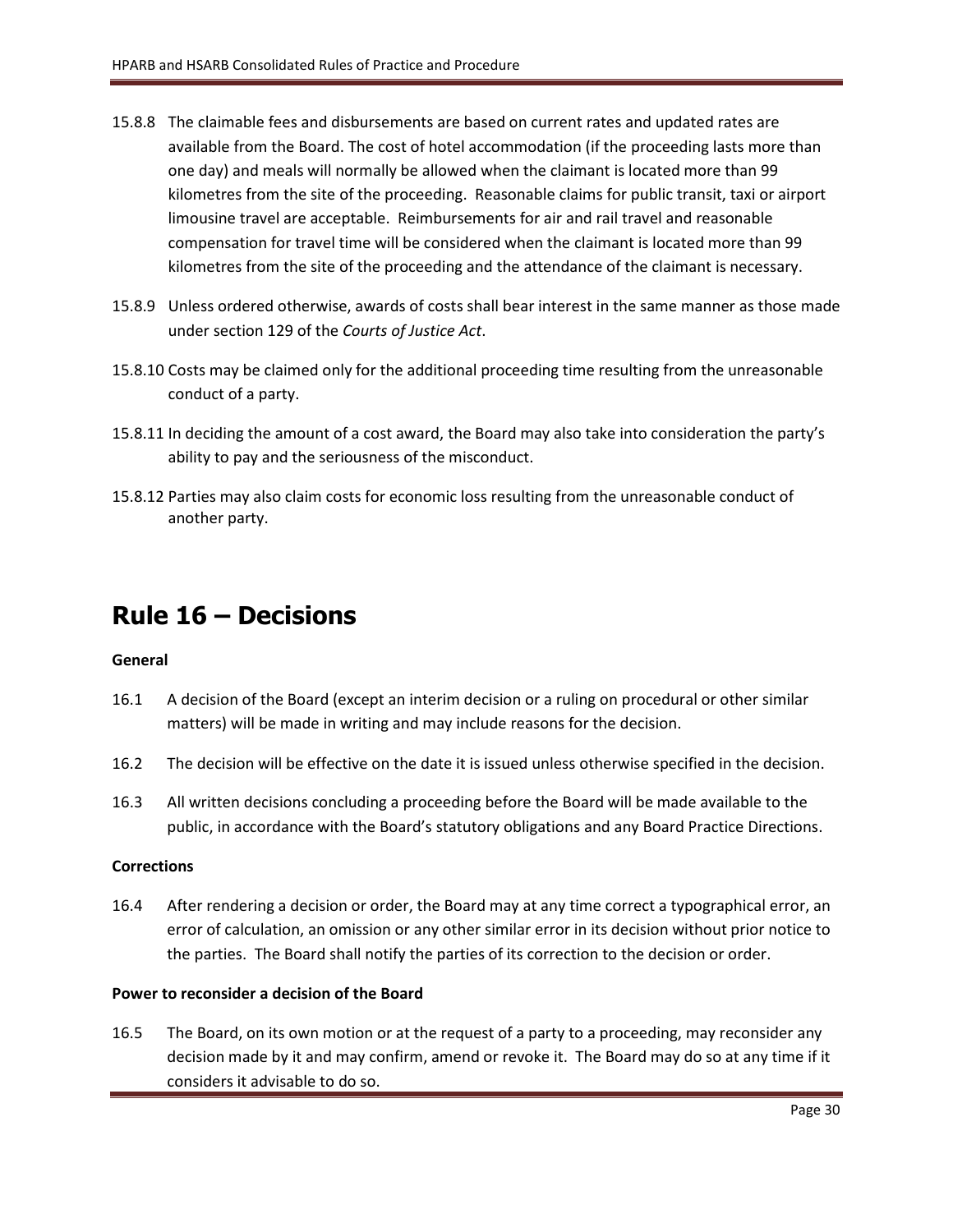- 16.6 No request for reconsideration will be considered where it is filed more than 20 days after the date of the Board's decision, except with permission of the Board.
- 16.7 No reconsideration by the Board on its own motion of any decision or order shall operate as a stay of the decision or order under reconsideration, unless otherwise ordered by the Board.

# <span id="page-30-0"></span>**Rule 17 – Appeals from Board Decisions**

### **Appeals from Board decisions**

- 17.1 A party to a Board proceeding may request a judicial review or appeal from the Board's decision or order to the Divisional Court in accordance with the applicable legislation and the Rules of that Court.
- 17.2 A party appealing a decision or order of the Board or filing an application for judicial review, shall deliver a copy of the notice of appeal or notice of application for judicial review with the Board at the time the notice of appeal or judicial review application is filed with the court.

# <span id="page-30-1"></span>**Complaint Reviews (HPARB)**

### **Application of the Rules**

Unless expressly stated otherwise, the Rules apply to all complaint review proceedings before the HPARB under the *Regulated Health Professions Act*.

For clarity, the following Rules do not apply to complaint reviews:

- Rule 8 Mediation
- Rule 11 Abandonment
- Rule 15 Hearings

# <span id="page-30-2"></span>**Registration Reviews (HPARB)**

### **Application of the Rules**

Unless expressly stated otherwise, the Rules apply to all registration review proceedings before the HPARB under the *Regulated Health Professions Act*.

For clarity, the following Rules do not apply to registration reviews: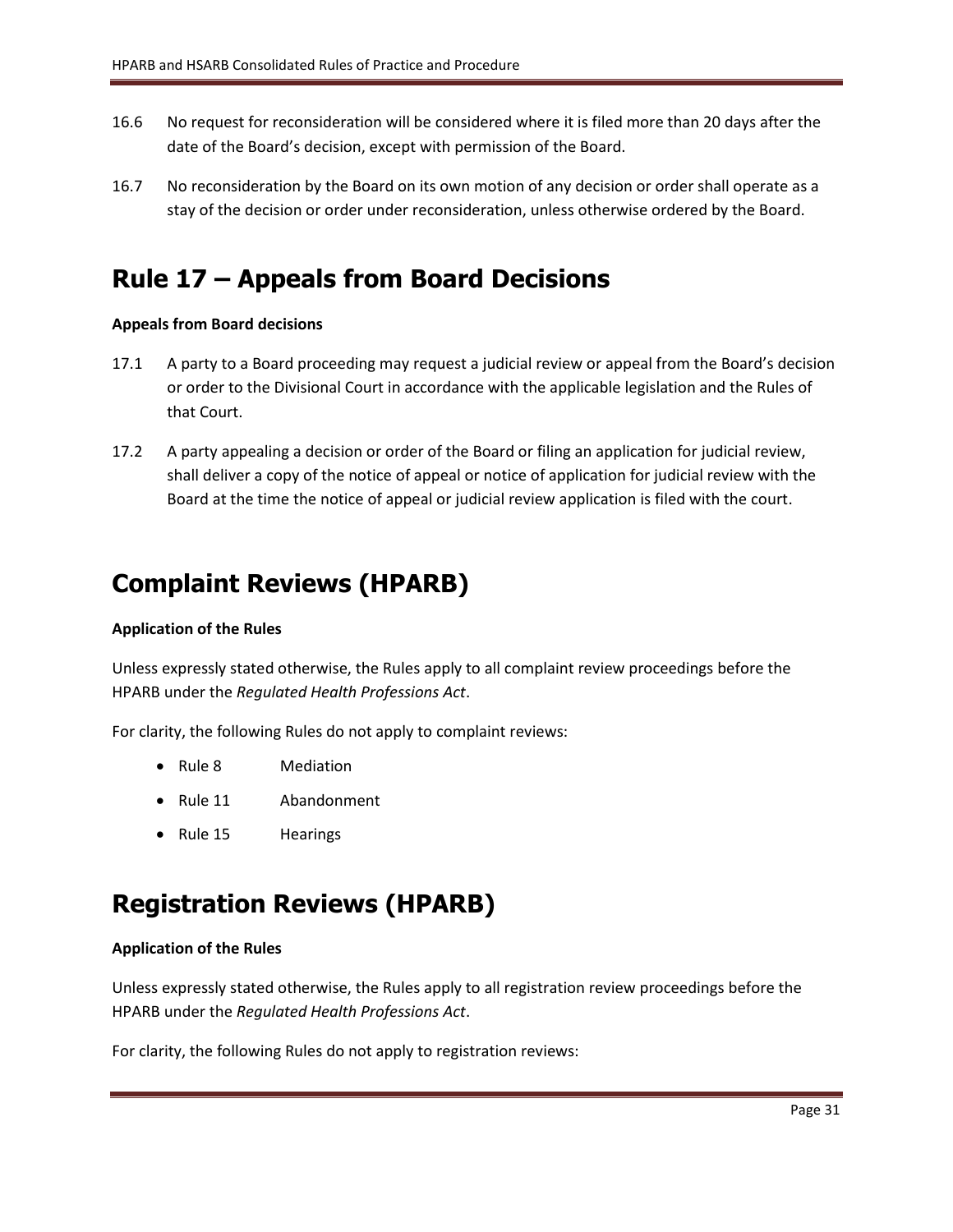- Rule 6 Notice of Proceeding
- Rule 8 Mediation
- Rule 15 Hearings

# <span id="page-31-0"></span>**Registration Hearings (HPARB)**

### **Application of the Rules**

Unless expressly stated otherwise, the Rules apply to all registration hearings before the HPARB under the *Regulated Health Professions Act*.

For clarity, the following Rules do not apply to registration hearings:

• Rule 14 Documents to be relied upon in a review

# <span id="page-31-1"></span>**Public Hospitals Act Hearings (HPARB)**

### **Application of the Rules**

Unless expressly stated otherwise, the Rules apply to all proceedings of the HPARB under the *Public Hospitals Act*.

For clarity, the following Rules do not apply to proceedings under the *Public Hospitals Act:*

• Rule 14 Documents to be relied upon in a review

# <span id="page-31-2"></span>**HSARB Hearings**

### **Application of the Rules**

Unless expressly stated otherwise, the Rules apply to all proceedings of the HSARB relating to hearings under the following Acts:

- *Ambulance Act*
- *Healing Arts Radiation Protection Act*
- *Health Facilities Special Orders Act*
- *Health Insurance Act*
- *Health Protection and Promotion Act*
- *Home Care and Community Services Act, 1994*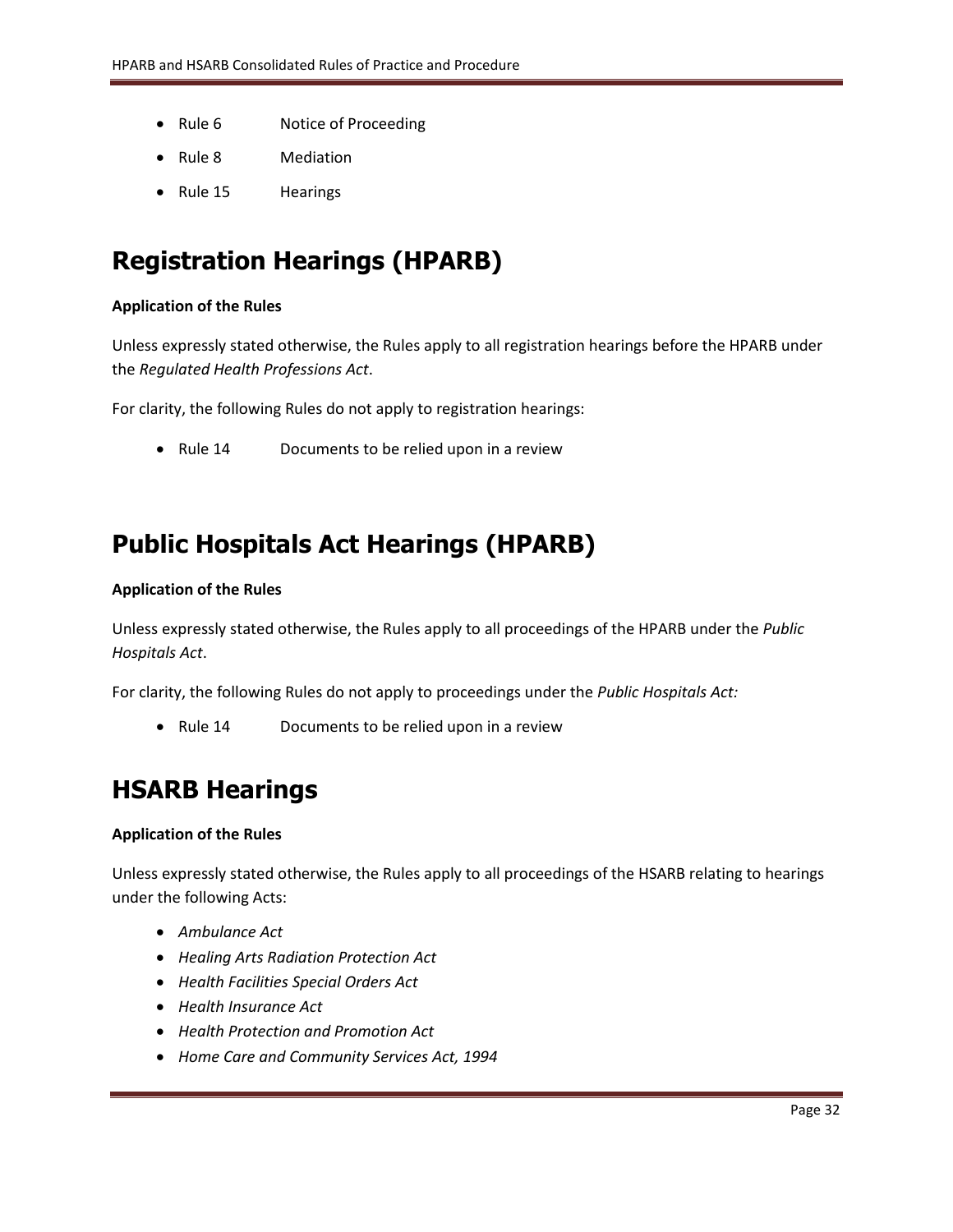- *Immunization of School Pupils Act*
- *Independent Health Facilities Act*
- *Laboratory and Specimen Collection Centre Licensing Act*
- *Long-Term Care Homes Act, 2007*
- *Private Hospitals Act*

For clarity, the following Rules do not apply in relation to HSARB hearings:

<span id="page-32-0"></span>• Rule 14 Documents to be relied upon in a review

# **Commitment to the Future of Medicare Act Reviews (HSARB)**

### **Application of the Rules**

Unless expressly stated otherwise, the Rules apply to all review proceedings before the HSARB under the *Commitment to the Future of Medicare Act* (*CFMA*).

For clarity, the following Rules do not apply to *CFMA* reviews:

- Rule 6 Notice of Proceeding
- Rule 8 Mediation
- Rule 15 Hearings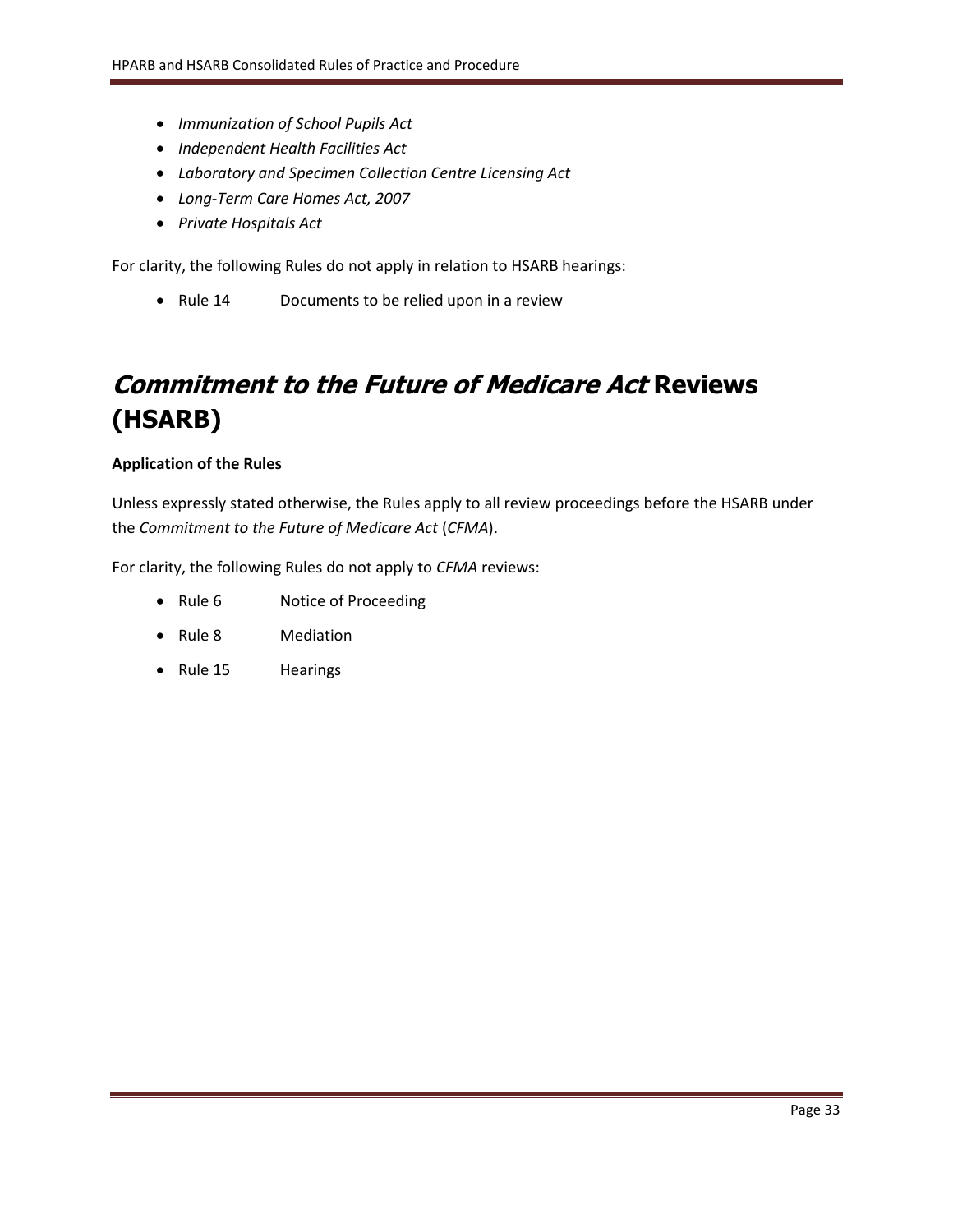# <span id="page-33-0"></span>**Guide to Application of the Consolidated Rules**

The Consolidated Rules apply to all proceedings before the HPARB and the HSARB. Where a specific Rule does not apply to a particular type of Board proceeding, the Rules will specifically state this. For ease of reference, the following table provides a list of the Rules that do NOT apply in the case of each type of proceeding conducted by the HPARB and the HSARB.

| <b>Type of Proceedings</b>   | Legislation                                               | <b>Rules that do NOT apply</b>      |
|------------------------------|-----------------------------------------------------------|-------------------------------------|
| <b>Complaint Reviews</b>     | <b>Regulated Health Professions Act</b><br>$\bullet$      | Rule 8 - Mediation<br>$\bullet$     |
|                              |                                                           | Rule 11 - Abandonment               |
|                              |                                                           | Rule 15 - Hearings                  |
| <b>Registration Reviews</b>  | Regulated Health Professions Act<br>$\bullet$             | Rule 6 - Notice of Proceeding       |
|                              |                                                           | Rule $8 -$ Mediation                |
|                              |                                                           | Rule 15 - Hearings                  |
| <b>Registration Hearings</b> | <b>Regulated Health Professions Act</b><br>$\bullet$      | Rule 14 - Documents to be           |
|                              |                                                           | relied upon in a                    |
| <b>Public Hospitals Act</b>  | <b>Public Hospitals Act</b><br>$\bullet$                  | review<br>Rule 14 - Documents to be |
| Hearings                     |                                                           | relied upon in a                    |
|                              |                                                           | review                              |
| <b>HSARB Hearings</b>        | Ambulance Act<br>$\bullet$                                | Rule 14 - Documents to be           |
|                              | <b>Healing Arts Radiation Protection Act</b><br>$\bullet$ | relied upon in a                    |
|                              | <b>Health Facilities Special Orders Act</b>               | review                              |
|                              | <b>Health Insurance Act</b>                               |                                     |
|                              | <b>Health Protection and Promotion Act</b>                |                                     |
|                              | Home Care and Community Services                          |                                     |
|                              | Act, 1994                                                 |                                     |
|                              | Immunization of School Pupils Act<br>٠                    |                                     |
|                              | Independent Health Facilities Act<br>٠                    |                                     |
|                              | Laboratory and Specimen Collection                        |                                     |
|                              | <b>Centre Licensing Act</b>                               |                                     |
|                              | Long-Term Care Homes Act, 2007<br>٠                       |                                     |
|                              | Private Hospitals Act<br>٠                                |                                     |
| <b>CFMA Reviews</b>          | Commitment to the Future of Medicare<br>$\bullet$         | Rule 6 - Notice of Proceeding       |
|                              | Act                                                       | Rule $8 -$ Mediation                |
|                              |                                                           | Rule 15 - Hearings                  |
|                              |                                                           |                                     |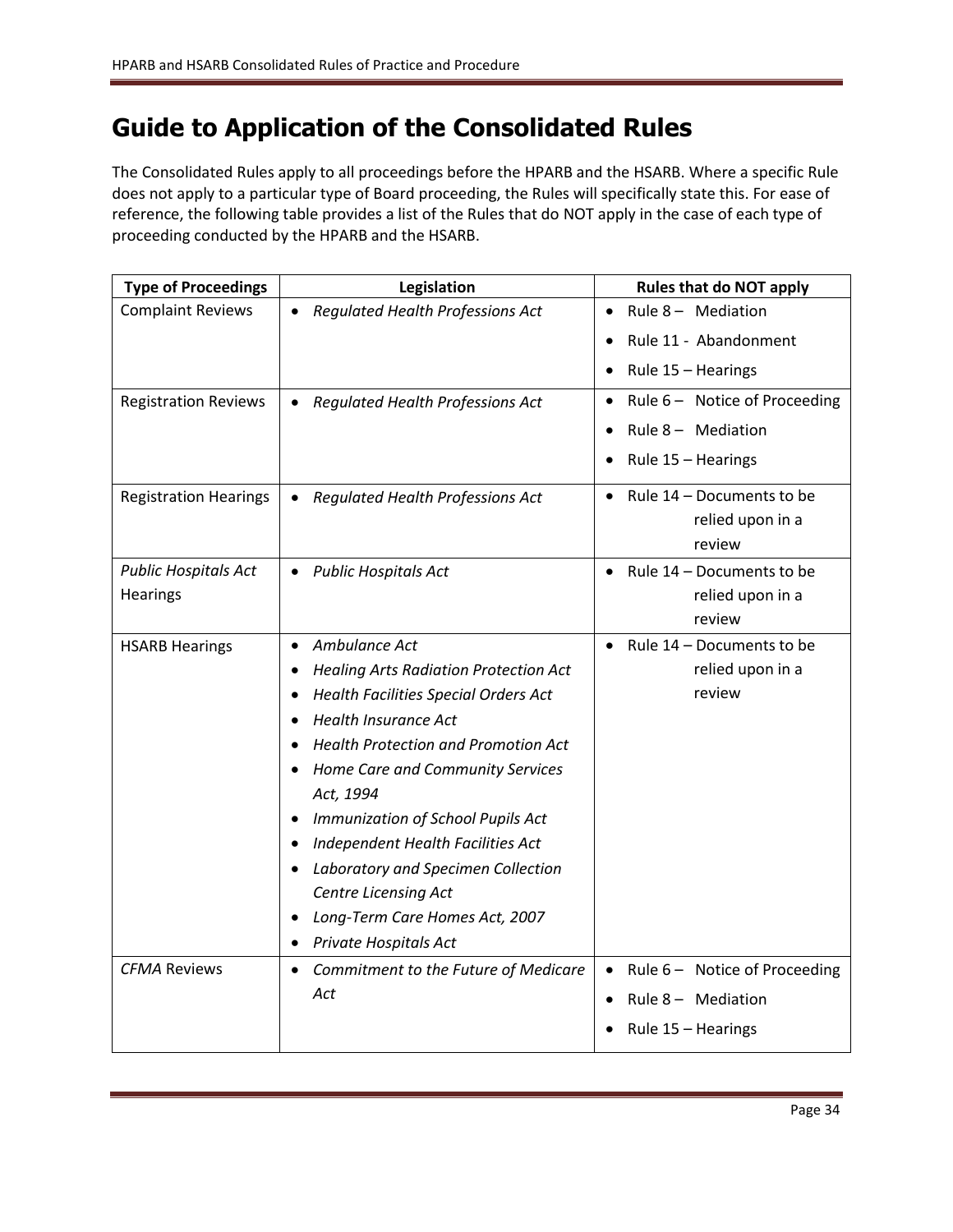**Health Professions Appeal and Review Board**

**Commission d'appel et de révision des professions de la santé**



### **Form 1 Notice of Constitutional Question**

Before the Health Professions Appeal and Review Board

Between:

### **APPLICANT**

-and-

### **RESPONDING PARTY**

The ........................................................... intends to question the constitutional validity (or applicability) of (*identify the legislative provision or common law rule*),

or to claim a remedy under subsection *24(1)* of the *Canadian Charter of Rights and Freedoms* in relation to an act or omission of the Government of Ontario (or Canada).

If known, date and place of hearing: ..............................................................................................................

The following are the material facts giving rise to the constitutional question: ............................................. (*Set out concisely the material facts that relate to the constitutional question. Where appropriate, attach pleadings or reasons for decision.*)

The following is the legal basis for the constitutional question: ..................................................................... (*Set out concisely the legal basis for each question, identifying the nature of the constitutional principles to be argued.*)

……………………………………. …………………………………..……………………  *Date Signature for the Responding Party/ Intervener*

This notice must be delivered as soon as the circumstances requiring the notice become known and, in any event, at least 15 days before the question is to be argued, unless the Board orders otherwise. *See Rules 2.23 to 2.25* of the *Health Professions Appeal and Review Board and the Health Services Appeal and Review Board Consolidated Rules of Practice and Procedure.*

Toronto, Ontario M5S 1S4

151 Bloor Street West, 9th Floor Tel/Télé 416-327-8512 151, rue Bloor ouest, 9<sup>e</sup> étage<br>Toronto, Ontario M5S 1S4 Toll free/Sans frais 1-866-282-2179 Toronto, Ontario M5S 1S4 TTY/ATS 416-326-7TTY(889) TTY Toll free/ATS sans frais 1-877-301-0TTY(889) Facsimile/Télécopieur 416-327-8524

\_\_\_\_\_\_\_\_\_\_\_\_\_\_\_\_\_\_\_\_\_\_\_\_\_\_\_\_\_\_\_\_\_\_\_\_\_\_\_\_\_\_\_\_\_\_\_\_\_\_\_\_\_\_\_\_\_\_\_\_\_\_\_\_\_\_\_\_\_\_\_\_\_\_\_\_\_\_\_\_\_\_\_\_\_\_\_

151, rue Bloor ouest, 9<sup>e</sup> étage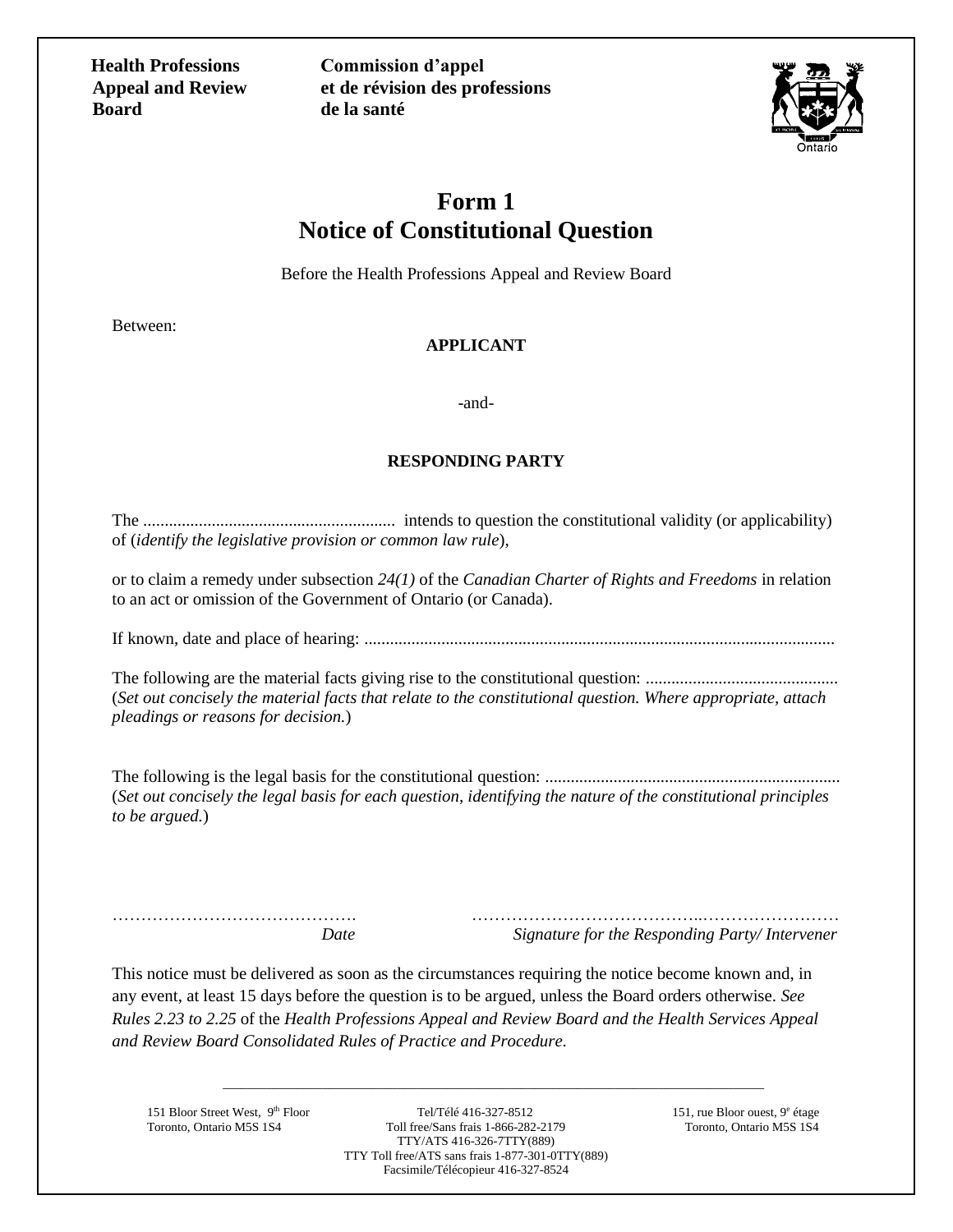### **Health Professions Appeal and Review Board**

**Commission d'appel et de révision des professions de la santé**



### **CERTIFICATE OF DELIVERY**

I certify that a completed copy of the Notice of Constitutional Question was delivered to:

 $\Box$  the Attorney General of Ontario,

 $\Box$  the Attorney General of Canada, and

 $\Box$  any other affected party named in the application or in a response filed by another party, as follows:

### **The Attorney General of Ontario**

Constitutional Law Branch 4th Floor 720 Bay Street Toronto, Ontario M5G 2K1

Fax: (416) 326–4015

Name and title of person to whom documents were delivered: ………………………………………………………

The documents were delivered by:

 $\Box$  facsimile transmission, or

hand delivery on (Date) at (Time) a.m./p.m. ……………….………………………………………

 $\Box$  The documents were given to (Name of Courier) on, (Date) and I was advised that they would be delivered not later than (Date), at (Time) a.m./ p.m. ………………………………………………………………………

### **The Attorney General of Canada**

 $\Box$  Suite 3400, Exchange Tower Box 36, First Canadian Place Toronto, Ontario M5X 1K6 Fax: (416) 952-0298

(or)

 $\Box$  Justice Building 239 Wellington Street Ottawa, Ontario K1A 0H8 Fax: (613) 954-1920

Name and title of person to whom documents were delivered: …………………………………………

The documents were delivered by:

 $\Box$  facsimile transmission, or

hand delivery on (Date) at (Time) a.m./p.m. ……………….………………………………………

 $\Box$  The documents were given to (Name of Courier) on, (Date) and I was advised that they would be delivered not later than (Date), at (Time) a.m./ p.m. ………………………………………………………………………

151 Bloor Street West, 9th Floor Tel/Télé 416-327-8512 151, rue Bloor ouest, 9<sup>e</sup> étage<br>Toronto, Ontario M5S 1S4 Toll free/Sans frais 1-866-282-2179 Toronto, Ontario M5S 1S4 Toll free/Sans frais  $1-866-282-2179$ TTY/ATS 416-326-7TTY(889) TTY Toll free/ATS sans frais 1-877-301-0TTY(889) Facsimile/Télécopieur 416-327-8524

\_\_\_\_\_\_\_\_\_\_\_\_\_\_\_\_\_\_\_\_\_\_\_\_\_\_\_\_\_\_\_\_\_\_\_\_\_\_\_\_\_\_\_\_\_\_\_\_\_\_\_\_\_\_\_\_\_\_\_\_\_\_\_\_\_\_\_\_\_\_\_\_\_\_\_\_\_\_\_\_\_\_\_\_\_\_\_

151, rue Bloor ouest,  $9^e$  étage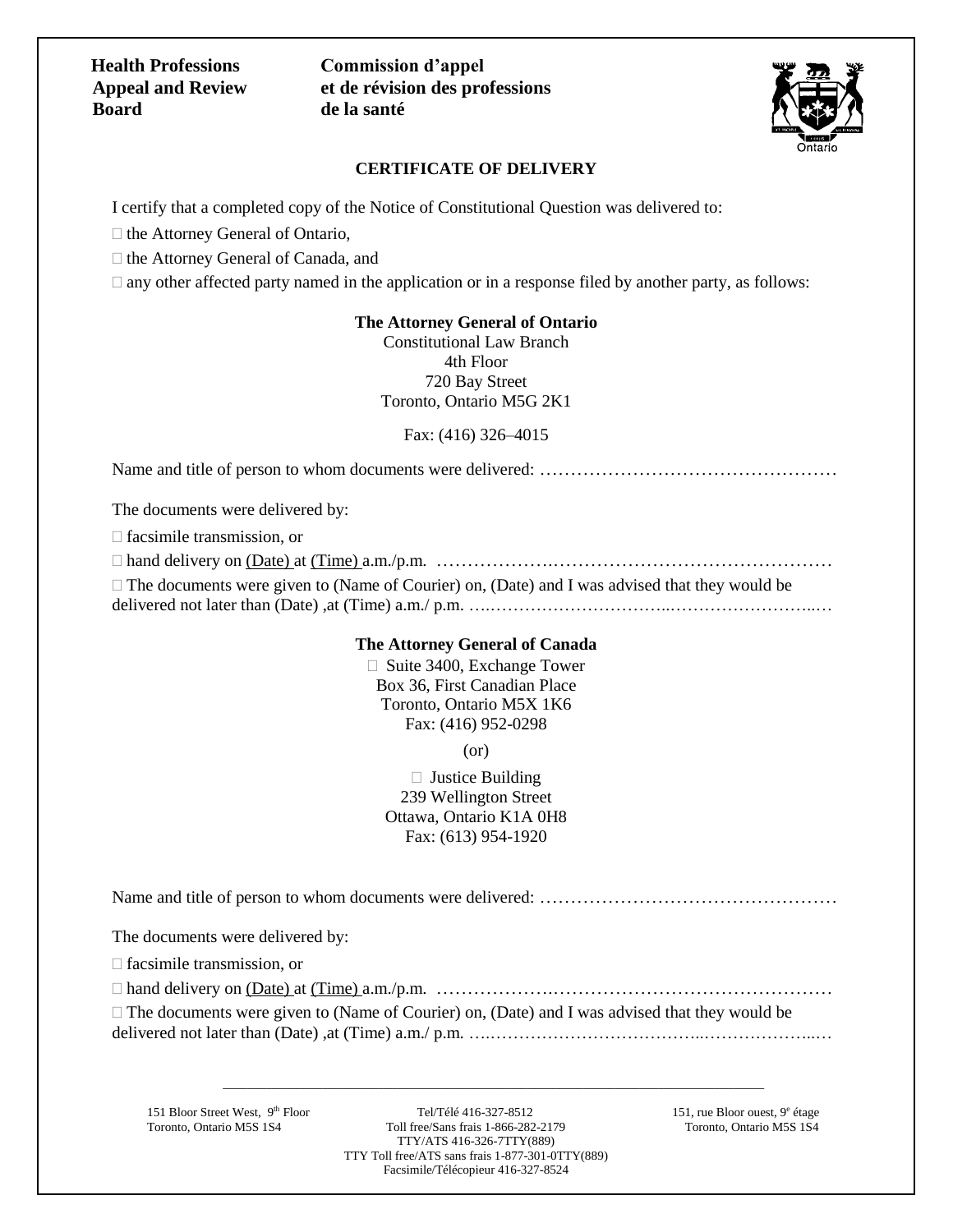**Health Professions Appeal and Review Board**

**Commission d'appel et de révision des professions de la santé**



### **Other affected party(ies)**

**Party 1:**

Name and address

| The documents were delivered by:                                                                     |
|------------------------------------------------------------------------------------------------------|
| $\Box$ facsimile transmission, or                                                                    |
|                                                                                                      |
| $\Box$ The documents were given to (Name of Courier) on, (Date) and I was advised that they would be |
|                                                                                                      |

| Title: |  |
|--------|--|
| Date:  |  |

151 Bloor Street West, 9th Floor Tel/Télé 416-327-8512 151, rue Bloor ouest, 9<sup>e</sup> étage<br>Toronto, Ontario M5S 1S4 166e/Sans frais 1-866-282-2179 151, rue Bloor ouest, 9<sup>e</sup> étage Toll free/Sans frais 1-866-282-2179 TTY/ATS 416-326-7TTY(889) TTY Toll free/ATS sans frais 1-877-301-0TTY(889) Facsimile/Télécopieur 416-327-8524

\_\_\_\_\_\_\_\_\_\_\_\_\_\_\_\_\_\_\_\_\_\_\_\_\_\_\_\_\_\_\_\_\_\_\_\_\_\_\_\_\_\_\_\_\_\_\_\_\_\_\_\_\_\_\_\_\_\_\_\_\_\_\_\_\_\_\_\_\_\_\_\_\_\_\_\_\_\_\_\_\_\_\_\_\_\_\_

151, rue Bloor ouest, 9<sup>e</sup> étage